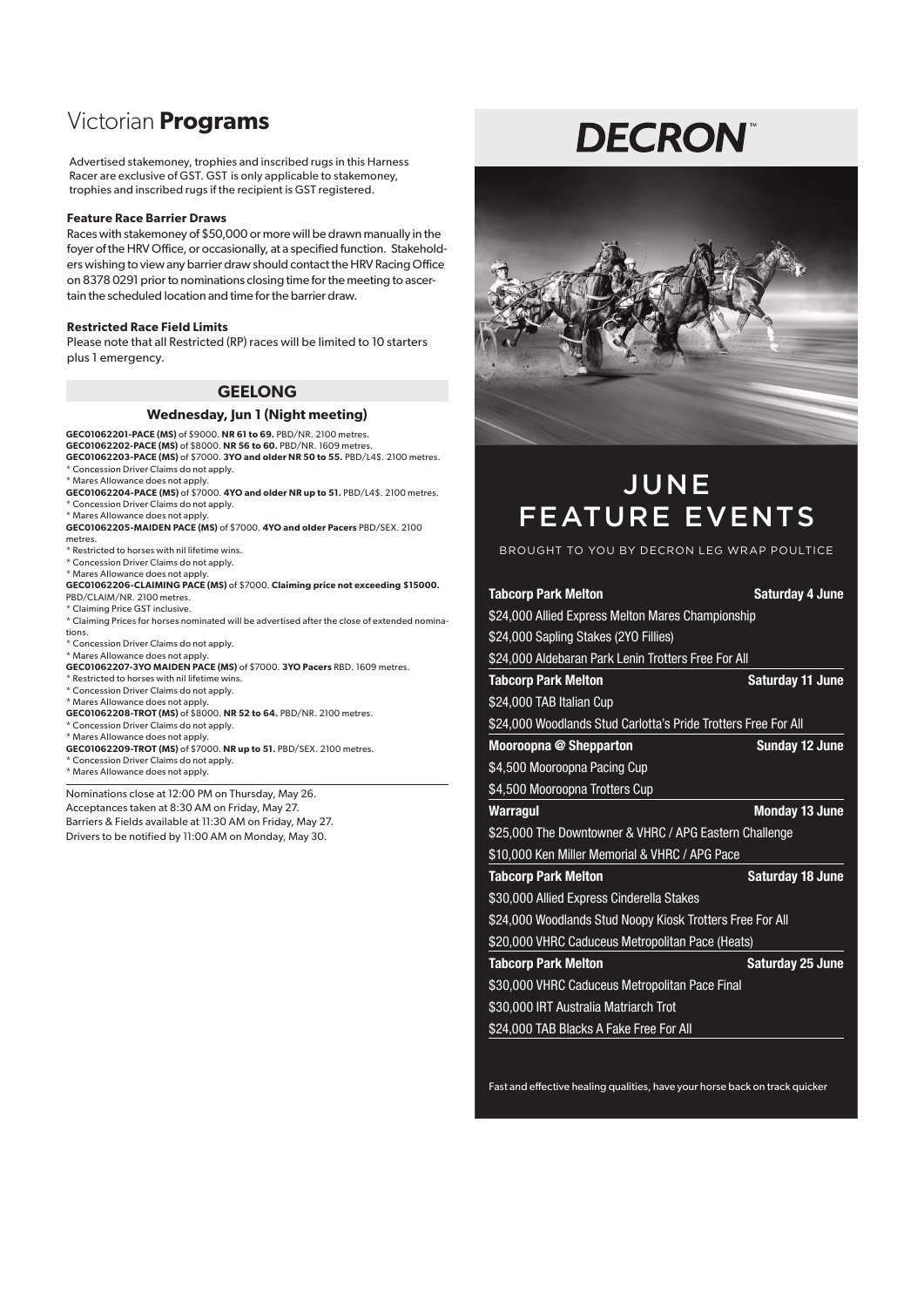# **KILMORE**

#### **Thursday, Jun 2 (Night meeting)**

**KIC02062201-PACE (MS)** of \$10000. **NR 64 to 79.** PBD/NR. 2180 metres.

**KIC02062202-PACE (MS)** of \$9000. **Mares NR 55 to 65.** PBD/NR. 2180 metres. \* Concession Driver Claims apply.

\* Mares Allowance does not apply.

**KIC02062203-PACE (MS)** of \$8000. **3YO and older NR 52 to 56.** PBD/NR. 1690 metres. \* Concession Driver Claims and Mares Allowance apply only within the barrier draw, not for eligibility purposes.

**KIC02062204-PACE (MS)** of \$7000. **4YO and older NR up to 51.** PBD/LTW. 1690 metres. \* Restricted to horses with no more than 2 lifetime wins.

\* Concession Driver Claims do not apply.

\* Mares Allowance does not apply.

**KIC02062205-PACE (HEAT/S) (MS)** of \$7000. **4YO and older Mares NR up to 54.** PBD/ NR. 2180 metres.

\* Refer Bendigo, May 27 for details.

\* Concession Driver Claims do not apply.

\* Mares Allowance does not apply.

\* The winner of a Heat shall only be eligible to contest another Heat if there are insufficient acceptors to comprise a full field for such Heat. **KIC02062206-PACE (MS)** of \$4500. **4YO and older NR up to 47.** PBD/L4\$. 2180 metres.

\* Concession Driver Claims do not apply. \* Mares Allowance does not apply.

**KIC02062207-3YO PACE (MS)** of \$8000. **3YO Fillies Pacers** PBD/LTW. 1690 metres.

\* Restricted to horses with no more than 1 lifetime win.

\* Concession Driver Claims do not apply.

\* Mares Allowance does not apply.

**KIC02062208-TROT (MS)** of \$7000. **NR up to 55.** PBD/NR. 1690 metres.

\* Concession Driver Claims do not apply.

\* Mares Allowance does not apply.

**KIC02062209-MAIDEN TROT (MS)** of \$7000. **4YO and older Trotters** RBD. 2180 metres. \* Restricted to horses with nil lifetime wins.

\* Concession Driver Claims do not apply.

\* Mares Allowance does not apply.

**KIC02062210-2YO MAIDEN TROT (MS)** of \$7000. **2YO Trotters** PBD/SEX. 2180 metres. \* Restricted to horses with nil lifetime wins.

\* Concession Driver Claims do not apply.

\* Mares Allowance does not apply.

Nominations close at 12:00 PM on Friday, May 27. Acceptances taken at 8:30 AM on Monday, May 30.

Barriers & Fields available at 11:30 AM on Monday, May 30.

Drivers to be notified by 11:00 AM on Tuesday, May 31.

# **MARYBOROUGH**

### **Friday, Jun 3 (Day meeting)**

**MHC03062201-PACE (MS)** of \$8000. **NR 55 to 63.** PBD/NR. 1690 metres. **MHC03062202-PACE (MS)** of \$7000. **4YO and older NR 51 to 54.** PBD/NR. 2190 metres. \* Concession Driver Claims and Mares Allowance apply for eligibility purposes only, not

within the barrier draw. **MHC03062203-PACE (MS)** of \$7000. **4YO and older NR up to 50.** PBD/NR. 2190 metres.

\* Concession Driver Claims do not apply.

\* Mares Allowance does not apply.

**MHC03062204-MAIDEN PACE (MS)** of \$7000. **4YO and older Pacers** RBD. 1690 metres. \* Restricted to horses with nil lifetime wins.

\* Concession Driver Claims do not apply.

\* Mares Allowance does not apply.

**MHC03062205-3YO PACE (MS)** of \$8000. **3YO Pacers** PBD/LTW. 2190 metres.

\* Restricted to horses with no more than 1 lifetime win.

\* Concession Driver Claims do not apply. \* Mares Allowance does not apply.

**MHC03062206-2YO PACE (MS)** of \$8000. **2YO Pacers** PBD/LTW. 1690 metres.

Restricted to horses with no more than 1 lifetime win.

\* Concession Driver Claims do not apply.

\* Mares Allowance does not apply.

**MHC03062207-TROT (MS)** of \$10000. **4YO and older Trotting Mares** PBD/NR. 2190 metres.

\* Restricted to horses which have not won more than 1 race with advertised stakemoney of \$15,000 or more.

\* Concession Driver Claims do not apply.

\* Mares Allowance does not apply.

**MHC03062208-TROTTERS HANDICAP (SS)** of \$8000. **NR 52 or better.** PBD/NR. 2190 metres.

\* NR 52 to 55 - Front.

\* NR 56 to 60 - 10 metres.

\* NR 61 to 65 - 20 metres. \* Each further 5 point bracket - additional 10 metres.

**MHC03062209-3YO TROT (MS)** of \$8000. **3YO Trotters** PBD/LTW. 2190 metres.

\* Restricted to horses with no more than 1 lifetime win. \* Concession Driver Claims do not apply.

\* Mares Allowance does not apply.

Nominations close at 12:00 PM on Monday, May 30. Acceptances taken at 8:30 AM on Tuesday, May 31. Barriers & Fields available at 11:30 AM on Tuesday, May 31. Drivers to be notified by 11:00 AM on Wednesday, June 01.

# **MILDURA**

### **Friday, Jun 3 (Night meeting)**

**MLC03062201-PACE (MS)** of \$12000. **NR 70 to 105.** PBD/NR. 2190 metres. **MLC03062202-PACE (MS)** of \$10000. **NR 60 to 75.** PBD/NR. 1790 metres.

**MLC03062203-PACE (MS)** of \$8000. **NR 55 to 59.** PBD/NR. 2190 metres. **MLC03062204-PACE (MS)** of \$7000. **3YO and older NR 51 to 54.** PBD/NR. 1790 metres. \* Concession Driver Claims and Mares Allowance apply only within the barrier draw, not for eligibility purposes.

**MLC03062205-PACE (MS)** of \$4500. **4YO and older NR 46 to 52.** PBD/NR. 2190 metres.  $*$  Restricted to horses which have not won more than  $$3,000$  in their last 4 starts.

\* Concession Driver Claims do not apply.

\* Mares Allowance does not apply. **MLC03062206-PACE (MS)** of \$7000. **4YO and older NR up to 50.** PBD/L4\$. 1790 metres. \* Concession Driver Claims do not apply.

\* Mares Allowance does not apply. **MLC03062207-PACE (MS)** of \$7000. **4YO and older NR up to 50.** PBD/LTW. 2190 metres. \* Restricted to horses with no more than 2 lifetime wins.

\* Concession Driver Claims do not apply.

\* Mares Allowance does not apply.

**MLC03062208-PACE (MS)** of \$4500. **4YO and older NR up to 45.** PBD/NR. 1790 metres.

 $^{\star}$  Restricted to horses which have not won more than \$3,000 in their last 4 starts. \* Concession Driver Claims do not apply.

\* Mares Allowance does not apply.

**MLC03062209-3YO PACE (MS)** of \$8000. **3YO Pacers** PBD/LTW. 1790 metres.

\* Restricted to horses with no more than 2 lifetime wins. \* Concession Driver Claims do not apply.

\* Mares Allowance does not apply.

Nominations close at 12:00 PM on Monday, May 30. Acceptances taken at 8:30 AM on Tuesday, May 31. Barriers & Fields available at 11:30 AM on Tuesday, May 31. Drivers to be notified by 11:00 AM on Wednesday, June 01.

# **TABCORP PARK MELTON**

#### **Saturday, Jun 4 (Night meeting)**

**MXM04062201-PACE (MS)** of \$20000. **NR 88 to 105.** PBD/NR. 1720 metres. \* Also eligible horses assessed NR 106 to 120 which have not won more than \$10,000 in their last 4 starts.

\* Concession Driver Claims do not apply.

\* Mares Allowance does not apply.

**MXM04062202-PACE (MS)** of \$20000. **NR 78 to 87.** PBD/NR. 2240 metres.

**MXM04062203-PACE (MS)** of \$20000. **NR 68 to 77.** PBD/NR. 1720 metres.

**MXM04062204-PACE (MS)** of \$20000. **4YO and older Pacers** PBD/MW. 2240 metres. \* Restricted to horses which have not won more than 1 race with advertised stakemoney of \$15,000 or more.

\* In the event of there being sufficient acceptors to run multiple divisions, subsequent divisions will be run for \$10,000.

\* Concession Driver Claims do not apply.

\* Mares Allowance does not apply.

**MXM04062205-ALLIED EXPRESS MELTON MARES CHAMPIONSHIP (MS)** of \$24000. **Mares NR 70 to 99.** PBD/NR. 2240 metres.

Concession Driver Claims do not apply.

\* Mares Allowance does not apply.

**MXM04062206-3YO PACE (MS)** of \$20000. **3YO Pacers** PBD/LTW. 1720 metres. \* Concession Driver Claims do not apply.

\* Mares Allowance does not apply.

**MXM04062207-SAPLING STAKES (2YO FILLIES) (MS)** of \$24000. **2YO Fillies Pacers VicBred Eligible.** PBD/LTW. 1720 metres.

\* Concession Driver Claims do not apply.

\* Mares Allowance does not apply.

\* The field for this race will be selected on prizemoney earned in descending order. **MXM04062208-ALDEBARAN PARK LENIN TROTTERS FREE FOR ALL (GROUP 3) (MS)** of \$24000 plus \$100 Garrards Voucher to the Winning Connections. **NR 80 to 120.** PBD/NR. 2240 metres.

\* Mares Allowance does not apply. **MXM04062209-TROT (MS)** of \$20000. **NR 65 to 79.** PBD/NR. 2240 metres.

\* Concession Driver Claims do not apply.

Concession Driver Claims do not apply. \* Mares Allowance does not apply.

Nominations close at 12:00 PM on Monday, May 30. Acceptances taken at 8:30 AM on Tuesday, May 31. Barriers & Fields available at 11:30 AM on Tuesday, May 31. Drivers to be notified by 11:00 AM on Thursday, June 02.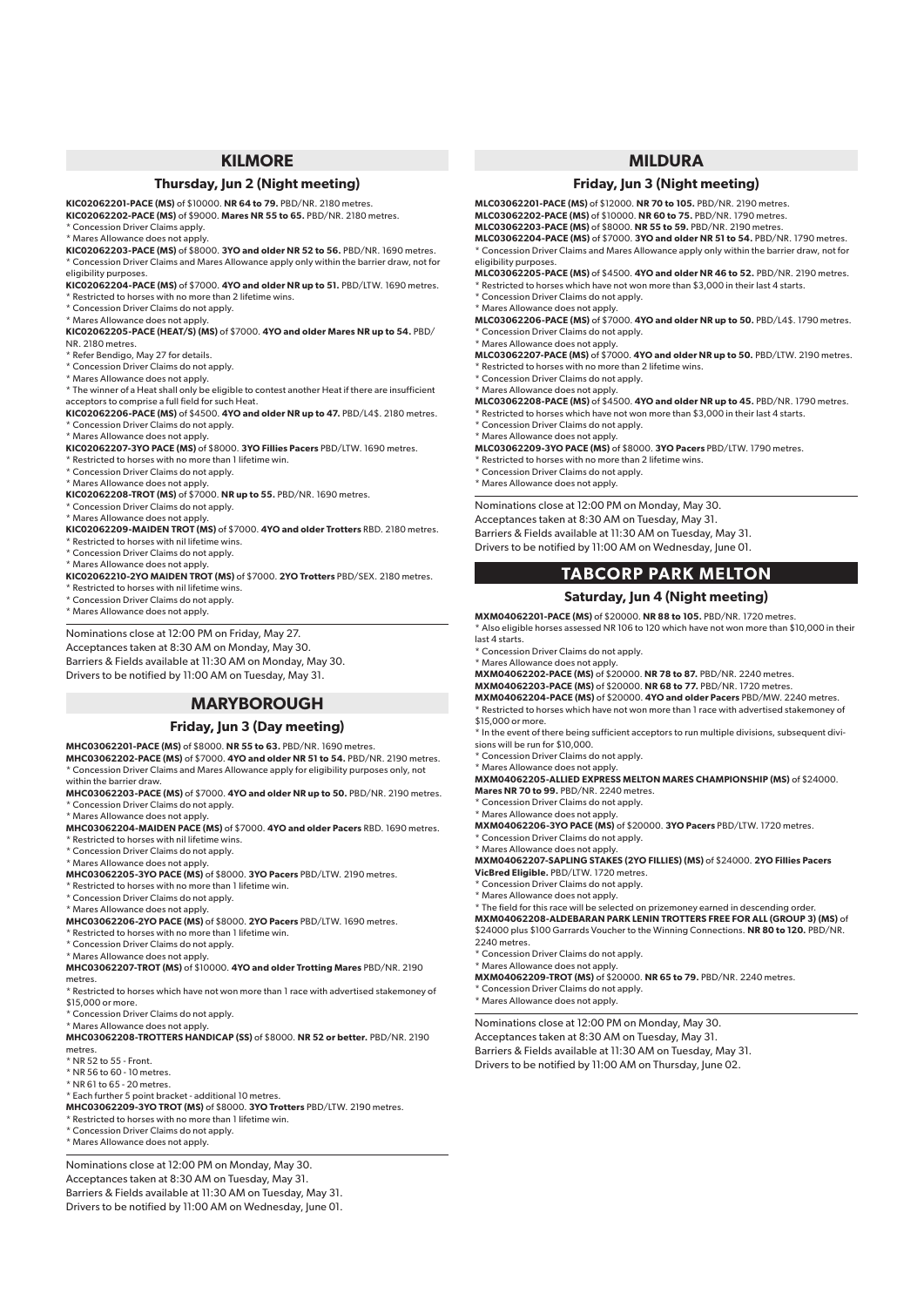# **BENDIGO**

#### **Sunday, Jun 5 (Night meeting)**

**BNC05062201-PACE (MS)** of \$4500. **4YO and older NR 57 to 68.** PBD/NR. 2150 metres.  $^{\star}$  Restricted to horses which have not won more than \$5,000 in their last 4 start.

**BNC05062202-PACE (MS)** of \$4500. **4YO and older NR 52 to 56.** PBD/NR. 1650 metres.  $^{\star}$  Restricted to horses which have not won more than \$3,000 in their last 4 starts.

\* Concession Driver Claims and Mares Allowance apply only within the barrier draw, not for eligibility purposes.

**BNC05062203-PACE (MS)** of \$4500. **4YO and older NR 44 to 51.** PBD/SEX. 1650 metres. \* Restricted to horses which have not won more than \$3,000 in their last 4 starts.

\* Concession Driver Claims do not apply.

\* Mares Allowance does not apply. **BNC05062204-PACE (MS)** of \$4500. **4YO and older NR up to 43.** PBD/NR. 2150 metres. Restricted to horses which have not won more than \$3,000 in their last 4 starts.

- \* Concession Driver Claims do not apply.
- \* Mares Allowance does not apply.

**BNC05062205-3YO VICBRED MAIDEN PACE (MS)** of \$7000. **3YO Pacers VicBred** 

#### **Eligible.** RBD. 1650 metres.

\* Restricted to horses with nil lifetime wins.

- \* Concession Driver Claims do not apply. \* Mares Allowance does not apply.
- 

**BNC05062206-TROT (MS)** of \$4500. **4YO and older NR 48 to 55.** PBD/NR. 2150 metres. Restricted to horses which have not won more than \$5,000 in their last 4 starts.

\* Concession Driver Claims do not apply.

\* Mares Allowance does not apply. **BNC05062207-TROT (HEATS) (MS)** of \$4500. **4YO and older NR up to 47.** PBD/NR. 2150

#### metres

\* Refer Victorian Racing Information (Section 8) for Heats/Final Conditions.

- \* Concession Driver Claims do not apply.
- \* Mares Allowance does not apply.
- \* Final of \$7,000 to be run at Bendigo, June 14.

**BNC05062208-2YO TROTTERS HANDICAP (SS)** of \$7000. **2YO Trotters** PBD/NR. 2150 metres.

\* Horses to be handicapped 10 metres for each lifetime win.

Concession Driver Claims do not apply.

\* Mares Allowance does not apply.

Nominations close at 12:00 PM on Tuesday, May 31. Acceptances taken at 8:30 AM on Wednesday, June 01. Barriers & Fields available at 11:30 AM on Wednesday, June 01. Drivers to be notified by 11:00 AM on Thursday, June 02.

# **YARRA VALLEY**

#### **Monday, Jun 6 (Day meeting)**

**YGC06062201-PACE (MS)** of \$9000. **NR 55 to 65.** PBD/NR. 2150 metres. **YGC06062202-PACE (MS)** of \$7000. **4YO and older NR 51 to 54.** PBD/NR. 1650 metres.

\* Concession Driver Claims and Mares Allowance apply for eligibility purposes only, not within the barrier draw. **YGC06062203-PACE (MS)** of \$4500. **4YO and older NR 46 to 53.** PBD/NR. 2150 metres.

 $^{\star}$  Restricted to horses which have not won more than \$3,000 in their last 4 starts.

\* Concession Driver Claims do not apply.

\* Mares Allowance does not apply.

**YGC06062204-VICBRED PACE (MS)** of \$7000. **4YO and older NR up to 50. VicBred Eligible.** RBD. 1650 metres.

\* Concession Driver Claims do not apply.

\* Mares Allowance does not apply.

**YGC06062205-3YO MAIDEN PACE (MS)** of \$7000. **3YO Pacers** RBD. 2150 metres.

\* Restricted to horses with nil lifetime wins.

\* Concession Driver Claims do not apply. \* Mares Allowance does not apply.

**YGC06062206-2YO MAIDEN PACE (MS)** of \$7000. **2YO Pacers** PBD/SEX. 1650 metres.

 $^{\star}$  Restricted to horses with nil lifetime wins.

\* Concession Driver Claims do not apply.

\* Mares Allowance does not apply.

**YGC06062207-TROTTERS HANDICAP (SS)** of \$7000. **NR up to 55.** PBD/NR. 2150 metres.  $*$  NR up to 51 - Front; NR 52 to 55 - 10 metres.

\* Concession Driver Claims do not apply.

\* Mares Allowance does not apply.

**YGC06062208-3YO MAIDEN TROT (MS)** of \$7000. **3YO Trotters** RBD. 2150 metres.

- \* Restricted to horses with nil lifetime wins.
- \* Concession Driver Claims do not apply.

\* Mares Allowance does not apply.

Nominations close at 12:00 PM on Wednesday, June 01. Acceptances taken at 8:30 AM on Thursday, June 02. Barriers & Fields available at 11:30 AM on Thursday, June 02. Drivers to be notified by 11:00 AM on Friday, June 03.

# **SHEPPARTON**

#### **Tuesday, Jun 7 (Night meeting)**

**SPC07062201-PACE (MS)** of \$9000. **NR 61 to 72.** PBD/NR. 1690 metres.

**SPC07062202-PACE (MS)** of \$8000. **NR 56 to 60.** PBD/NR. 2190 metres.

**SPC07062203-PACE (MS)** of \$7000. **3YO and older NR 52 to 55.** PBD/SEX. 2190 metres. \* Concession Driver Claims do not apply.

\* Mares Allowance does not apply.

**SPC07062204-PACE (MS)** of \$7000. **4YO and older NR up to 51.** PBD/NR. 1690 metres. \* Concession Driver Claims do not apply.

\* Mares Allowance does not apply.

**SPC07062205-MAIDEN PACE (MS)** of \$7000. **4YO and older Pacers** RBD. 2190 metres. \* Restricted to horses with nil lifetime wins.

\* Concession Driver Claims do not apply.

\* Mares Allowance does not apply.

**SPC07062206-3YO PACE (MS)** of \$8000. **3YO Pacers** PBD/LTW. 2190 metres.

\* Restricted to horses with no more than 1 lifetime win.

\* Concession Driver Claims do not apply.

\* Mares Allowance does not apply. **SPC07062207-2YO PACE (MS)** of \$8000. **2YO Pacers** PBD/LTW. 1690 metres.

- \* Restricted to horses with no more than 1 lifetime win.
- \* Concession Driver Claims do not apply.

\* Mares Allowance does not apply. **SPC07062208-TROTTERS HANDICAP (SS)** of \$8000. **NR 52 or better.** PBD/NR. 2190

metres

\* NR 52 to 55 - Front.

\* NR 56 to 60 - 10 metres.

\* NR 61 to 65 - 20 metres.

\* Each further 5 point bracket - additional 10 metres.

**SPC07062209-TROT (MS)** of \$7000. **NR up to 51.** PBD/L4\$. 2190 metres. \* Concession Driver Claims do not apply.

\* Mares Allowance does not apply.

Nominations close at 12:00 PM on Wednesday, June 01. Acceptances taken at 8:30 AM on Thursday, June 02. Barriers & Fields available at 11:30 AM on Thursday, June 02. Drivers to be notified by 11:00 AM on Saturday, June 04.

# **ARARAT**

#### **Wednesday, Jun 8 (Day meeting)**

**ARC08062201-PACE (MS)** of \$9000. **NR 55 to 65.** PBD/NR. 1790 metres. **ARC08062202-ALABAR VICBRED PLATINUM MARES SPRINT CHAMPIONSHIP (5TH HEAT) (MS)** of \$10000. **4YO and older Mares Pacers VicBred Eligible.** PBD/NR. 1790 metres

\* Restricted to Vicbred Platinum eligible horses only which have not won any race with advertised stakemoney of \$15,000 or more.

\* Concession Driver Claims do not apply.

\* Mares Allowance does not apply.

\* The winner of a Heat shall only be eligible to contest another Heat if there are insufficient acceptors to comprise a full field for such Heat.

\* Barrier draw for Heats and Final to be based on each horse's National Rating at Acceptance Time for each race.

\* Refer Victorian Racing Information (Section 8) for Heats/Final Conditions.

\* Refer 2022 Series & Futurity Information for full list of Heats.

\* Final of \$40,000 to be run at Tabcorp Park Melton, August 6.

**ARC08062203-PACE (MS)** of \$7000. **3YO and older NR 51 to 54.** PBD/NR. 2195 metres. \* Concession Driver Claims and Mares Allowance apply for eligibility purposes only, not within the barrier draw

**ARC08062204-PACE (MS)** of \$4500. **4YO and older NR 44 to 52.** PBD/NR. 1790 metres. \* Restricted to horses which have not won more than \$3,000 in their last 4 starts.

\* Concession Driver Claims do not apply.

\* Mares Allowance does not apply. **ARC08062205-PACE (MS)** of \$7000. **4YO and older NR up to 50.** PBD/NR. 2195 metres.  $^{\star}$  Field to be selected in ascending points score order (ie. from the bottom up).

\* Concession Driver Claims do not apply.

\* Concession Driver Claims do not apply.

 $\overline{\phantom{a}}$  Restricted to horses with nil lifetime wins. \* Concession Driver Claims do not apply. \* Mares Allowance does not apply.

<sup>'</sup> Concession Driver Claims do not apply. \* Mares Allowance does not apply.

\* Mares Allowance does not apply.

**ARC08062206-ALABAR VICBRED PLATINUM MAIDEN PACE (MS)** of \$10000. **4YO and older Pacers VicBred Eligible.** RBD. 1790 metres.

\* Mares Allowance does not apply. **ARC08062207-3YO MAIDEN PACE (MS)** of \$7000. **3YO Pacers** PBD/SEX. 2195 metres.

\* Restricted to Vicbred Platinum eligible horses only with nil lifetime wins.

**ARC08062208-TROT (MS)** of \$7000. **NR up to 55.** PBD/NR. 2195 metres.

Nominations close at 12:00 PM on Thursday, June 02. Acceptances taken at 8:30 AM on Friday, June 03. Barriers & Fields available at 11:30 AM on Friday, June 03. Drivers to be notified by 11:00 AM on Monday, June 06.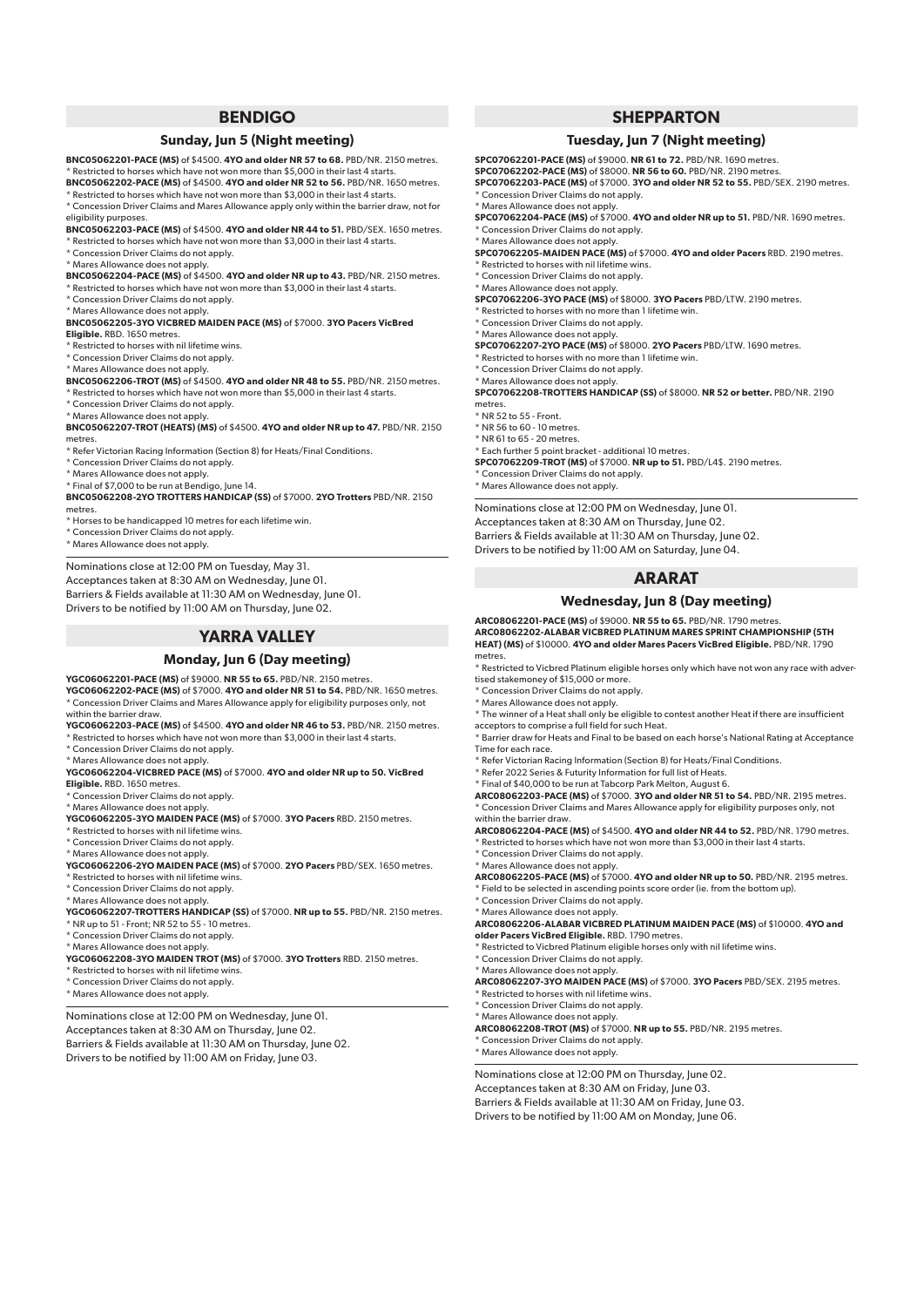# **KILMORE**

#### **Thursday, Jun 9 (Night meeting)**

**KIC09062201-PACE (MS)** of \$9000. **NR 58 to 69.** PBD/NR. 1690 metres.

**KIC09062202-PACE (MS)** of \$8000. **NR 53 to 57.** PBD/NR. 2180 metres.

**KIC09062203-PACE (MS)** of \$7000. **4YO and older NR up to 52.** PBD/NR. 2180 metres. \* Concession Driver Claims do not apply.

\* Mares Allowance does not apply.

**KIC09062204-PACE FINAL (MS)** of \$10000. **4YO and older Mares NR up to 54.** PBD/NR. 2180 metres.

- \* Refer Bendigo, May 27 for details.
- \* Concession Driver Claims do not apply.

\* Mares Allowance does not apply.

\* The barrier draw for this Final will be based on PBD/NR as at Acceptance Time for the respective Heats.

**KIC09062205-PACE (MS)** of \$4500. **4YO and older NR up to 45.** RBD. 1690 metres. \* Restricted to horses which have not won more than \$3,000 in their last 4 starts.

\* Concession Driver Claims do not apply.

\* Mares Allowance does not apply. **KIC09062206-3YO PACE (MS)** of \$8000. **3YO Pacers** PBD/LTW. 2180 metres.

Restricted to horses with no more than 2 lifetime wins.

\* Concession Driver Claims do not apply. \* Mares Allowance does not apply.

**KIC09062207-2YO PACE (MS)** of \$10000. **2YO Pacers** PBD/LTW. 2180 metres. \* Concession Driver Claims do not apply. \* Mares Allowance does not apply.

**KIC09062208-TROT (MS)** of \$8000. **NR 52 to 61.** PBD/NR. 1690 metres.

\* Concession Driver Claims and Mares Allowance apply only within the barrier draw, not for eligibility purposes.

**KIC09062209-TROT (MS)** of \$7000. **4YO and older Trotting Mares NR up to 55.** PBD/NR. 2180 metres.

\* Concession Driver Claims do not apply.

\* Mares Allowance does not apply.

**KIC09062210-3YO TROT (MS)** of \$8000. **3YO Trotters** PBD/LTW. 2180 metres.

\* Restricted to horses with no more than 2 lifetime wins.

\* Concession Driver Claims do not apply. \* Mares Allowance does not apply.

Nominations close at 12:00 PM on Friday, June 03. Acceptances taken at 8:30 AM on Monday, June 06. Barriers & Fields available at 11:30 AM on Monday, June 06. Drivers to be notified by 11:00 AM on Tuesday, June 07.

# **ALBURY (NSW)**

# **Friday, Jun 10 (Day meeting)**

**ALC10062201-PATHWAY STAKES 3YO PACE (MS)** of \$9999. **3YO No NR.** RBD. 1770 metres

For eligible 3YO horses. HBNSW Pathway Stakes Conditions apply. Race may be divided by sex if sufficient nominations are recieved.

**ALC10062202-MAIDEN PACE (MS)** of \$8976. **No NR.** PBD/L5\$. 1770 metres. For Pacers with 0 lifetime wins.

**ALC10062203-TROTTERS CUP (MS)** of \$8976 Rug **NR up to 60** RBD. 2170 metres. For Trotters with NR up to 60. Winning Trainer recieves free service to Skyvalley. **ALC10062204-CLUB MENANGLE COUNTRY SERIES HEAT (MS)** of \$9996. **4YO and older**

**NR up to 60.** RBD. 1770 metres. For horses with NR up to 60. For horses that are trained at least 100km from Tabcorp Park Menangle. Horses must be trained by a HRNSW Licensed Trainer and must have had a stable return lodged to HRNSW by an eligible trainer for a minimum of 28 days prior to acceptance time. \$20, 000 Final to be conducted at Tabcorp Park Menangle on 02/07/22. Club

Menangle Country Series Heats & Final conditions. NO CONCESSION CLAIMS **ALC10062205-NR UP TO 47 PACE (MS)** of \$8976. **NR up to 47** PBD/L5\$. 1770 metres.

Driver or Mare Concessions do not apply. 3yo concession to apply. **ALC10062206-NR UP TO 55 PACE (MS)** of \$8976. **NR up to 55.** RBD. 1770 metres.

Driver or Mare Concessions do not apply. 3yo concession to apply. **ALC10062207-NR UP TO 63 PACE (MS)** of \$8976. **NR up to 63.** PBD/LTW. 1770 metres.

Dual Concessions apply (Driver, Mare or 3yo). Also eligible Claimers with a Claiming Price of \$3500 (GST Inclusive).

**ALC10062208-NR UP TO 75 PACE (MS)** of \$8976. **NR up to 75.** PBD/NR. 1770 metres. Dual Concessions apply (Driver, Mare or 3yo). Also eligible Claimers with a Claiming Price of \$5000 (GST Inclusive).

**ALC10062209-JACK ADAMS 2YO PACE (MS)** of \$8976 Rug **2YO No NR.** RBD. 1770 metres. For All 2YO Pacers. Winning Trainer recieves a free service to For A Reason.

Nominations close at 9:30 AM on Tuesday, June 07.

Acceptances taken at 10:00 AM on Tuesday, June 07.

Barriers & Fields available at 4:00 PM on Tuesday, June 07.

Drivers to be notified by 10:30 AM on Wednesday, June 08.

# **MILDURA**

## **Friday, Jun 10 (Day meeting)**

**MLC10062201-PACE (MS)** of \$12000. **NR up to 120.** PBD/MW. 2190 metres. \* Concession Driver Claims do not apply.

\* Mares Allowance does not apply.

**MLC10062202-PACE (MS)** of \$10000. **NR 62 to 75.** PBD/NR. 2190 metres.

**MLC10062203-PACE (MS)** of \$10000. **NR 54 to 61.** PBD/NR. 1790 metres.

\* In the event of there being sufficient acceptors to run multiple divisions, subsequent divisions will be run for \$8,000.

**MLC10062204-PACE (MS)** of \$7000. **3YO and older NR 50 to 53.** PBD/NR. 2190 metres. \* Concession Driver Claims do not apply.

\* Mares Allowance does not apply. **MLC10062205-PACE (MS)** of \$4500. **4YO and older NR 48 to 54.** PBD/NR. 1790 metres.

\* Restricted to horses which have not won more than \$3,000 in their last 4 starts.

\* Concession Driver Claims do not apply. \* Mares Allowance does not apply.

**MLC10062206-PACE (MS)** of \$7000. **4YO and older NR up to 51.** PBD/LTW. 2190 metres. \* Concession Driver Claims do not apply.

\* Mares Allowance does not apply.

**MLC10062207-MAIDEN PACE (MS)** of \$7000. **4YO and older Pacers** RBD. 2190 metres. \* Restricted to horses with nil lifetime wins.

\* Concession Driver Claims do not apply. \* Mares Allowance does not apply.

**MLC10062208-PACE (MS)** of \$4500. **4YO and older NR up to 47.** RBD. 1790 metres.

\* Restricted to horses which have not won more than \$3,000 in their last 4 starts. \* Concession Driver Claims do not apply.

\* Mares Allowance does not apply. **MLC10062209-PACE (MS)** of \$4500. **4YO and older NR up to 40.** PBD/NR. 2190 metres. Restricted to horses which have not won a race in their last 4 starts.

\* Concession Driver Claims do not apply.

\* Mares Allowance does not apply.

**MLC10062210-2YO & 3YO PACE (MS)** of \$8000. **2&3YO Pacers** PBD/LTW/AGE. 1790 metres.

\* Open to 2YO horses with no more than 1 lifetime win.

\* Also eligible 3YO horses with nil lifetime wins.

\* Concession Driver Claims do not apply. \* Mares Allowance does not apply.

\* Preference in field selection will be given to 2YO horses before 3YO horses.

Nominations close at 12:00 PM on Monday, June 06.

Acceptances taken at 8:30 AM on Tuesday, June 07. Barriers & Fields available at 11:30 AM on Tuesday, June 07.

Drivers to be notified by 11:00 AM on Wednesday, June 08.

### **BALLARAT**

#### **Friday, Jun 10 (Night meeting)**

**BAC10062201-PACE (MS)** of \$10000. **NR 65 to 79.** PBD/NR. 1710 metres. **BAC10062202-PACE (MS)** of \$8000. **NR 56 to 64.** PBD/NR. 2200 metres.

\* Concession Driver Claims do not apply.

\* Mares Allowance does not apply.

**BAC10062203-PACE (MS)** of \$7000. **4YO and older NR 52 to 55.** PBD/NR. 1710 metres. \* Concession Driver Claims and Mares Allowance apply only within the barrier draw, not for eligibility purposes.

**BAC10062204-PACE (MS)** of \$7000. **4YO and older NR up to 51.** PBD/SEX. 1710 metres. \* Concession Driver Claims do not apply.

\* Mares Allowance does not apply.

**BAC10062205-PACE (MS)** of \$4500. **4YO and older NR up to 47.** PBD/NR. 2200 metres.  $^{\star}$  Restricted to horses which have not won more than \$3,000 in their last 4 starts.

\* Concession Driver Claims do not apply. \* Mares Allowance does not apply.

**BAC10062206-3YO PACE (MS)** of \$8000. **3YO Pacers** PBD/LTW. 2200 metres.

- \* Restricted to horses with no more than 1 lifetime win.
- \* Concession Driver Claims do not apply.

\* Mares Allowance does not apply. **BAC10062207-2YO PACE (MS)** of \$8000. **2YO Pacers** PBD/LTW. 1710 metres.

Restricted to horses with no more than 1 lifetime win.

\* Concession Driver Claims do not apply.

\* Mares Allowance does not apply.

**BAC10062208-TROTTERS HANDICAP (SS)** of \$8000. **NR 52 or better.** PBD/NR. 2200 metres.

 $*$  NR 52 to 55 - Front. \* NR 56 to 60 - 10 metres.

\* NR 61 to 65 - 20 metres.

\* Each further 5 point bracket - additional 10 metres.

\* Concession Driver Claims do not apply. \* Mares Allowance does not apply.

\* Concession Driver Claims do not apply. \* Mares Allowance does not apply.

 $^{\star}$  Restricted to horses with no more than 1 lifetime win.

Nominations close at 12:00 PM on Monday, June 06. Acceptances taken at 8:30 AM on Tuesday, June 07. Barriers & Fields available at 11:30 AM on Tuesday, June 07. Drivers to be notified by 11:00 AM on Wednesday, June 08.

**BAC10062209-MAIDEN TROT (MS)** of \$7000. **4YO and older Trotters** RBD. 2200 metres. \* Restricted to horses with nil lifetime wins.

\* Field to be selected in ascending National Rating order (ie. lowest NR assessed horse is the first horse selected).

**BAC10062210-2YO TROT (MS)** of \$8000. **2YO Trotters** PBD/LTW. 2200 metres.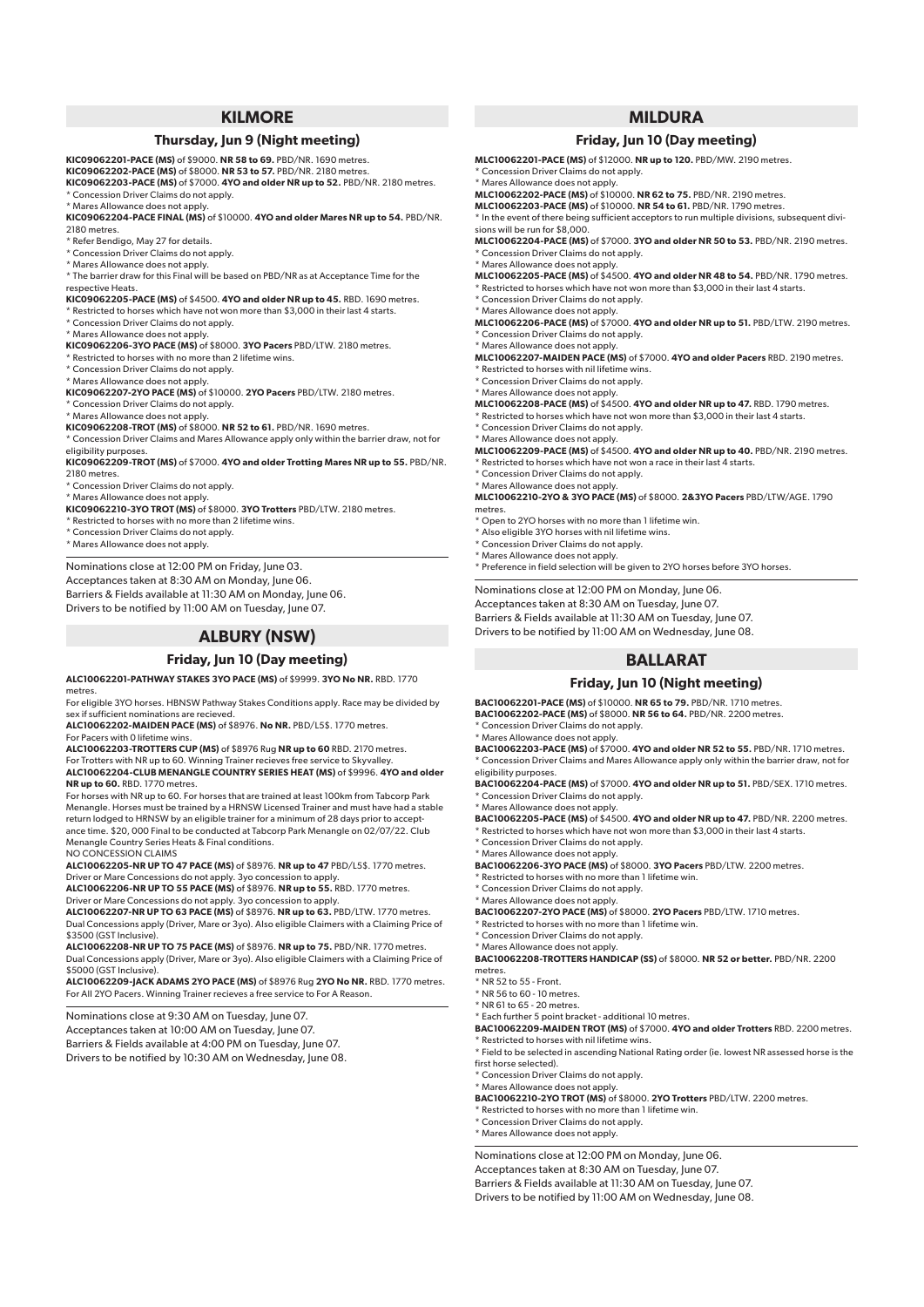# **TABCORP PARK MELTON**

#### **Saturday, Jun 11 (Night meeting)**

**MXM11062201-TAB ITALIAN CUP (MS)** of \$24000. **NR 90 to 120.** PBD/L4\$. 2240 metres. \* Concession Driver Claims do not apply.

\* Mares Allowance does not apply.

**MXM11062202-PACE (MS)** of \$20000. **NR 80 to 94.** PBD/NR. 2240 metres.

\* Concession Driver Claims and Mares Allowance apply only within the barrier draw, not for eligibility purposes.

**MXM11062203-VICBRED PACE (MS)** of \$20000. **NR 70 to 79. VicBred Eligible.** PBD/NR. 2240 metres.

**MXM11062204-PACE (MS)** of \$20000. **4YO and older Pacers** PBD/NR. 1720 metres. \* Restricted to horses which have not won any race with advertised stakemoney of \$15,000

or more. \* In the event of there being sufficient acceptors to run multiple divisions, subsequent divi-

sions will be run for \$10,000. \* Concession Driver Claims do not apply.

\* Mares Allowance does not apply.

**MXM11062205-PACE (MS)** of \$20000. **Mares NR 67 to 89.** PBD/NR. 1720 metres.

#### \* Concession Driver Claims do not apply.

\* Mares Allowance does not apply.

**MXM11062206-CLAIMING PACE (MS)** of \$20000. **Claiming price of \$10000 but not exceeding \$100000.** PBD/CLAIM/NR. 1720 metres.

Claiming Price GST inclusive.

\* Claiming Prices for horses nominated will be advertised after the close of extended nominations.

\* Concession Driver Claims do not apply.

\* Mares Allowance does not apply. **MXM11062207-3YO PACE (MS)** of \$20000. **3YO Fillies Pacers** PBD/LTW. 1720 metres. \* Concession Driver Claims do not apply.

\* Mares Allowance does not apply.

**MXM11062208-TROT (MS)** of \$20000. **NR 75 to 100.** PBD/NR. 2240 metres. \* Also eligible horses assessed NR 101 to 120 which have not won more than \$5,000 in their

last 4 starts. \* Concession Driver Claims do not apply.

\* Mares Allowance does not apply.

**MXM11062209-WOODLANDS STUD CARLOTTA'S PRIDE TROTTERS FREE FOR ALL** 

**(GROUP 3) (MS)** of \$24000 plus \$100 Garrards Voucher to the Winning Connections.

**Trotting Mares NR 70 to 120.** PBD/NR. 1720 metres.

\* Concession Driver Claims do not apply. \* Mares Allowance does not apply.

**MXM11062210-TROT (MS)** of \$10000. **NR 61 to 74.** PBD/NR. 2240 metres.

\* Concession Driver Claims and Mares Allowance apply only within the barrier draw, not for eligibility purposes.

#### Nominations close at 12:00 PM on Monday, June 06. Acceptances taken at 8:30 AM on Tuesday, June 07. Barriers & Fields available at 11:30 AM on Tuesday, June 07.

Drivers to be notified by 11:00 AM on Thursday, June 09.

# **MOOROOPNA @ SHEPPARTON**

#### **Sunday, Jun 12 (Night meeting)**

**VCC12062201-PACE (MS)** of \$4500. **4YO and older NR 66 to 79.** PBD/NR. 2190 metres.  $^{\star}$  Restricted to horses which have not won more than \$5,000 in their last 4 starts. **VCC12062202-MOOROOPNA PACING CUP (MS)** of \$4500. **4YO and older NR 55 to 65.** PBD/NR. 2190 metres.

\* Restricted to horses which have not won more than \$5,000 in their last 4 starts.

\* This field will be selected in accordance with the Automatic Field Selection System (ie. from the top down, unfulfilled engagement rule applies). **VCC12062203-PACE (HEATS) (MS)** of \$4500. **4YO and older NR 51 to 54.** PBD/NR. 1690

metres.

\* Refer Victorian Racing Information (Section 8) for Heats/Final Conditions. \* Restricted to horses which have not won more than 1 race in their last 4 starts.

\* Concession Driver Claims and Mares Allowance apply for eligibility purposes only, not within the barrier draw.

\* Final of \$7,000 to be run at Shepparton, June 16.

**VCC12062204-PACE (MS)** of \$4500. **4YO and older NR 44 to 50.** RBD. 2190 metres.

\* Restricted to horses which have not won more than \$3,000 in their last 4 starts.

\* Concession Driver Claims do not apply.

\* Mares Allowance does not apply.

**VCC12062205-PACE (MS)** of \$4500. **4YO and older NR up to 43.** PBD/LTW. 1690 metres. \* Restricted to horses which have not won more than \$3,000 in their last 4 starts.

\* Concession Driver Claims do not apply.

\* Mares Allowance does not apply.

**VCC12062206-3YO MAIDEN PACE (MS)** of \$7000. **3YO Pacers** RBD. 1690 metres. \* Restricted to horses with nil lifetime wins.

\* Concession Driver Claims do not apply.

\* Mares Allowance does not apply. **VCC12062207-MOOROOPNA TROTTERS CUP (SS)** of \$4500. **4YO and older NR 30 or better.** PBD/NR. 2190 metres.

\* Restricted to horses which have not won more than \$5,000 in their last 4 starts.

\* This field will be selected in accordance with the Automatic Field Selection System (ie. from the top down, unfulfilled engagement rule applies).

\* NR 30 to 51 - Front.

\* NR 52 to 55 - 10 metres.

\* NR 56 to 60 - 20 metres.

\* Each further 5 point bracket - additional 10 metres.

\* Concession Driver Claims do not apply.

\* Mares Allowance does not apply.

Nominations close at 12:00 PM on Tuesday, June 07.

Acceptances taken at 8:30 AM on Wednesday, June 08. Barriers & Fields available at 11:30 AM on Wednesday, June 08. Drivers to be notified by 11:00 AM on Thursday, June 09.

# **WARRAGUL**

#### **Monday, Jun 13 (Day meeting)**

**WRC13062201-THE DOWNTOWNER & VHRC / APG EASTERN CHALLENGE (MS)** of \$25000 plus trophy to the Winning Owner and inscribed rug to the Winning Trainer. **NR 62 to 71.** PBD/NR. 2210 metres.

\* Manual Field Selection.

TRAINERS NOTE: Every pacers race on this VHRC-APG Super Bonus Race Series program will provide the following bonuses.

\* \$1,500 VHRC Owners' Cash Bonus and \$1,000 APG voucher - the winning horse must be<br>paid up for 'Horse Membership' with VHRC for season 2022 by 30 June 2022.<br>\* \$500 VHRC Trainers Cash Bonus and \$500 APG voucher - the winni

a paid up 'Trainer Member/s' with VHRC for season 2022 by 30 June 2022 and the winning horse must be paid up for 'Horse Membership' with VHRC for season 2022 by 30 June 2022 for trainer bonus eligibility.

\* Conditions apply, please refer www.vhrc.org.au for full details. **WRC13062202-WARRAGUL LIGHT HARNESS CLUB RACE DAY & VHRC / APG PACE (MS)** of \$8000 plus trophy to the Winning Owner. **NR 56 to 64.** PBD/NR. 1790 metres.

TRAINERS NOTE: Every pacers race on this VHRC-APG Super Bonus Race Series program will provide the following bonuses. \* \$1,500 VHRC Owners' Cash Bonus and \$1,000 APG voucher - the winning horse must be

paid up for 'Horse Membership' with VHRC for season 2022 by 30 June 2022. \* \$500 VHRC Trainers Cash Bonus and \$500 APG voucher - the winning trainer/s need to be

a paid up 'Trainer Member/s' with VHRC for season 2022 by 30 June 2022 and the winning horse must be paid up for 'Horse Membership' with VHRC for season 2022 by 30 June 2022

for trainer bonus eligibility. \* Conditions apply, please refer www.vhrc.org.au for full details.

**WRC13062203-WARRAGUL LIGHT HARNESS CLUB LIFE MEMBERS & VHRC / APG PACE (MS)** of \$7000 plus trophy to the Winning Owner. **3YO and older NR 50 to 55.** PBD/NR. 2210 metres.

\* Concession Driver Claims do not apply.

\* Mares Allowance does not apply. TRAINERS NOTE: Every pacers race on this VHRC-APG Super Bonus Race Series program will

provide the following bonuses. \* \$1,500 VHRC Owners' Cash Bonus and \$1,000 APG voucher - the winning horse must be paid up for 'Horse Membership' with VHRC for season 2022 by 30 June 2022.

\* \$500 VHRC Trainers Cash Bonus and \$500 APG voucher - the winning trainer/s need to be a paid up 'Trainer Member/s' with VHRC for season 2022 by 30 June 2022 and the winning horse must be paid up for 'Horse Membership' with VHRC for season 2022 by 30 June 2022 for trainer bonus eligibility.

\* Conditions apply, please refer www.vhrc.org.au for full details.

**WRC13062204-QUIRKS REAL ESTATE & VHRC / APG PACE (MS)** of \$4500 plus trophy to the Winning Owner. **4YO and older NR 48 to 55.** PBD/NR. 1790 metres.

 $*$  Restricted to horses which have not won more than  $$3,000$  in their last 4 starts.

\* Concession Driver Claims do not apply.

\* Mares Allowance does not apply. TRAINERS NOTE: Every pacers race on this VHRC-APG Super Bonus Race Series program will

provide the following bonuses. \* \$1,500 VHRC Owners' Cash Bonus and \$1,000 APG voucher - the winning horse must be

paid up for 'Horse Membership' with VHRC for season 2022 by 30 June 2022. \* \$500 VHRC Trainers Cash Bonus and \$500 APG voucher - the winning trainer/s need to be a paid up 'Trainer Member/s' with VHRC for season 2022 by 30 June 2022 and the winning horse must be paid up for 'Horse Membership' with VHRC for season 2022 by 30 June 2022 for trainer bonus eligibility.

\* Conditions apply, please refer www.vhrc.org.au for full details.

**WRC13062205-KEN MILLER MEMORIAL & VHRC / APG PACE (MS)** of \$10000 plus trophy to the Winning Owner and inscribed rug to the Winning Trainer donated by Vera Miller. **4YO and older NR up to 51.** PBD/L4\$. 1790 metres.

\* Concession Driver Claims do not apply. \* Mares Allowance does not apply.

TRAINERS NOTE: Every pacers race on this VHRC-APG Super Bonus Race Series program will provide the following bonuses. \* \$1,500 VHRC Owners' Cash Bonus and \$1,000 APG voucher - the winning horse must be

paid up for 'Horse Membership' with VHRC for season 2022 by 30 June 2022.

\* \$500 VHRC Trainers Cash Bonus and \$500 APG voucher - the winning trainer/s need to be a paid up 'Trainer Member/s' with VHRC for season 2022 by 30 June 2022 and the winning horse must be paid up for 'Horse Membership' with VHRC for season 2022 by 30 June 2022

for trainer bonus eligibility. \* Conditions apply, please refer www.vhrc.org.au for full details.

\* Conditions apply, please refer www.vhrc.org.au for full details.

\* Conditions apply, please refer www.vhrc.org.au for full details.

trophy to the Winning Owner. **3YO Pacers** RBD. 1790 metres.

**WRC13062206-TOTAL SPAN & VHRC / APG PACE (MS)** of \$4500 plus trophy to the Winning Owner. **4YO and older NR up to 47.** PBD/NR. 2210 metres.

\* Restricted to horses which have not won more than \$3,000 in their last 4 starts.

\* Concession Driver Claims do not apply.

\* Mares Allowance does not apply.

\* Restricted to horses with nil lifetime wins. \* Concession Driver Claims do not apply. \* Mares Allowance does not apply.

for trainer bonus eligibility.

for trainer bonus eligibility.

TRAINERS NOTE: Every pacers race on this VHRC-APG Super Bonus Race Series program will provide the following bonuses. \* \$1,500 VHRC Owners' Cash Bonus and \$1,000 APG voucher - the winning horse must be

paid up for 'Horse Membership' with VHRC for season 2022 by 30 June 2022. \* \$500 VHRC Trainers Cash Bonus and \$500 APG voucher - the winning trainer/s need to be a paid up 'Trainer Member/s' with VHRC for season 2022 by 30 June 2022 and the winning horse must be paid up for 'Horse Membership' with VHRC for season 2022 by 30 June 2022

**WRC13062207-KEVIN WYNNE & VHRC / APG 3YO MAIDEN PACE (MS)** of \$7000 plus

TRAINERS NOTE: Every pacers race on this VHRC-APG Super Bonus Race Series program will provide the following bonuses. \* \$1,500 VHRC Owners' Cash Bonus and \$1,000 APG voucher - the winning horse must be

\* \$500 VHRC Trainers Cash Bonus and \$500 APG voucher - the winning trainer/s need to be a paid up 'Trainer Member/s' with VHRC for season 2022 by 30 June 2022 and the winning horse must be paid up for 'Horse Membership' with VHRC for season 2022 by 30 June 2022

MEETING CONTINUED OVERLEAF >

paid up for 'Horse Membership' with VHRC for season 2022 by 30 June 2022.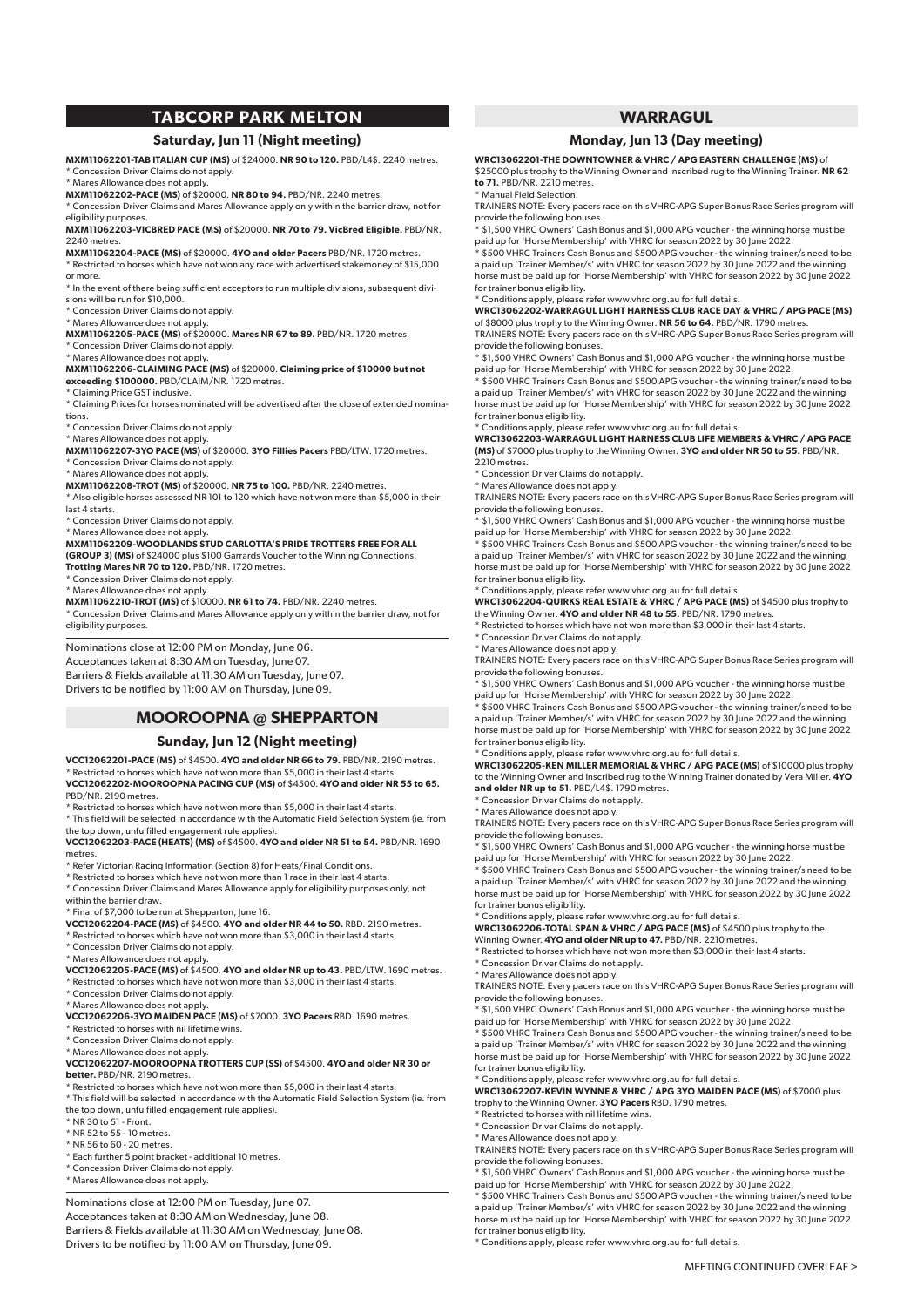#### **WRC13062208-DES KELLY MEMORIAL & VHRC / ALDEBARAN PARK TROTTERS**

**HANDICAP (SS)** of \$7000 plus Hygain Feed Voucher to the Winning Owner and inscribed rug to the Winning Trainer donated by the Kelly family. **NR 30 or better.** PBD/NR. 2210 metres. \* NR 30 to 51 - Front.

- \* NR 52 to 55 10 metres.
- $*$  NR 56 to 60 20 metres.
- \* Each further 5 point bracket additional 10 metres.
- \* Concession Driver Claims do not apply.
- \* Mares Allowance does not apply.

TRAINERS NOTE: Every trotters race on this VHRC-APG Super Bonus Race Series program will provide the following bonuses.

\* \$1,500 VHRC Owners' Cash Bonus and \$1,000 APG voucher - the winning horse must be

paid up for 'Horse Membership' with VHRC for season 2022 by 30 June 2022. \* \$500 VHRC Trainers Cash Bonus and \$500 APG voucher - the winning trainer/s need to be a paid up 'Trainer Member/s' with VHRC for season 2022 by 30 June 2022 and the winning horse must be paid up for 'Horse Membership' with VHRC for season 2022 by 30 June 2022 for trainer bonus eligibility.

\* \$500 Aldebaran Park breeders voucher to an Aldebaran Park stallion for this breeding season - the winning horse must be paid up for 'Horse Membership' with VHRC for season 2022 by 30 June 2022 for trainer bonus eligibility.

\* Conditions apply, please refer www.vhrc.org.au for full details.

Nominations close at 12:00 PM on Wednesday, June 08.

Acceptances taken at 8:30 AM on Thursday, June 09.

Barriers & Fields available at 11:30 AM on Thursday, June 09. Drivers to be notified by 11:00 AM on Friday, June 10.

# **BENDIGO**

#### **Tuesday, Jun 14 (Night meeting)**

**BNC14062201-PACE (MS)** of \$9000. **NR 56 to 66.** PBD/NR. 2150 metres. **BNC14062202-VICBRED PACE (MS)** of \$7000. **3YO and older NR 52 to 55. VicBred Eligible.** PBD/NR. 1650 metres.

\* Concession Driver Claims and Mares Allowance apply for eligibility purposes only, not

within the barrier draw.

**BNC14062203-PACE (MS)** of \$7000. **4YO and older NR up to 51.** PBD/LTW. 1650 metres. \* Concession Driver Claims do not apply.

\* Mares Allowance does not apply. **BNC14062204-MAIDEN PACE (MS)** of \$7000. **4YO and older Pacers** RBD. 2150 metres. \* Restricted to horses with nil lifetime wins.

\* Concession Driver Claims do not apply.

\* Mares Allowance does not apply. **BNC14062205-CLAIMING PACE (MS)** of \$7000. **Claiming price not exceeding \$12000.**

PBD/CLAIM/NR. 2150 metres. \* Claiming Price GST inclusive.

\* Claiming Prices for horses nominated will be advertised after the close of extended nominations.

\* Concession Driver Claims do not apply.

\* Mares Allowance does not apply.

**BNC14062206-3YO PACE (MS)** of \$8000. **3YO Pacers** PBD/LTW. 2150 metres.

\* Restricted to horses with no more than 1 lifetime win. \* Concession Driver Claims do not apply.

#### \* Mares Allowance does not apply. **BNC14062207-2YO VICBRED MAIDEN PACE (MS)** of \$7000. **2YO Pacers VicBred Eligible.** RBD. 1650 metres.

\* Restricted to horses with nil lifetime wins. \* Concession Driver Claims do not apply.

\* Mares Allowance does not apply.

**BNC14062208-TROTTERS HANDICAP (SS)** of \$7000. **NR up to 55.** PBD/NR. 2150 metres.

 $^{\star}$  NR up to 51 - Front: NR 52 to 55 - 10 metres.

\* Concession Driver Claims do not apply. \* Mares Allowance does not apply.

**BNC14062209-TROT FINAL (MS)** of \$7000. **4YO and older NR up to 47.** PBD/NR. 2150

metres

\* Restricted to horses which qualified in the Heats run at Bendigo, June 5.

\* Concession Driver Claims do not apply.

\* Mares Allowance does not apply.

\* The barrier draw for this Final will be based on PBD/NR as at Acceptance Time for the

respective Heats.

**BNC14062210-3YO MAIDEN TROT (MS)** of \$7000. **3YO Trotters** PBD/SEX. 2150 metres.

\* Restricted to horses with nil lifetime wins.

\* Concession Driver Claims do not apply.

\* Mares Allowance does not apply.

Nominations close at 12:00 PM on Wednesday, June 08. Acceptances taken at 8:30 AM on Thursday, June 09. Barriers & Fields available at 11:30 AM on Thursday, June 09. Drivers to be notified by 11:00 AM on Saturday, June 11.

# **TABCORP PARK MELTON**

#### **Wednesday, Jun 15 (Night meeting)**

**MXC15062201-PACE (MS)** of \$9000. **NR 61 to 72.** PBD/NR. 2240 metres. **MXC15062202-PACE (MS)** of \$8000. **NR 55 to 60.** PBD/NR. 1720 metres. **MXC15062203-BACCHUS MARSH PACING CUP (HEAT/S) (MS)** of \$7000. **4YO and older NR 51 to 54.** PBD/NR. 2240 metres.

\* Refer Victorian Racing Information (Section 8) for Heats/Final Conditions.

\* Concession Driver Claims and Mares Allowance apply for eligibility purposes only, not within the barrier draw.

\* Other Heat/s to be run at Ballarat, June 23.

\* The winner of a Heat shall only be eligible to contest another Heat if there are insufficient acceptors to comprise a full field for such Heat.

\* Final of \$10,000 to be run at Geelong, June 29. **MXC15062204-PACE (MS)** of \$7000. **4YO and older NR up to 50.** PBD/LTW. 2240 metres.  $*$  Restricted to horses with no more than 2 lifetime wins.

\* Concession Driver Claims do not apply.

\* Mares Allowance does not apply.

**MXC15062205-PACE (MS)** of \$4500. **4YO and older NR up to 40.** PBD/SEX. 1720 metres. \* Restricted to horses which have not won a race in their last 4 starts.

\* Concession Driver Claims do not apply. \* Mares Allowance does not apply.

**MXC15062206-3YO PACE (MS)** of \$8000. **3YO Pacers** PBD/LTW. 1720 metres.

\* Restricted to horses with no more than 2 lifetime wins.

\* Concession Driver Claims do not apply.

\* Mares Allowance does not apply. **MXC15062207-2YO PACE (MS)** of \$8000. **2YO Fillies Pacers** PBD/LTW. 1720 metres.

\* Restricted to horses with no more than 1 lifetime win.

\* Concession Driver Claims do not apply.

\* Mares Allowance does not apply.

**MXC15062208-TROT (MS)** of \$8000. **NR 52 to 61.** PBD/NR. 2240 metres. \* Concession Driver Claims do not apply.

\* Mares Allowance does not apply.

**MXC15062209-TROT (MS)** of \$7000. **4YO and older NR up to 51.** PBD/LTW. 1720 metres. \* Restricted to horses with no more than 2 lifetime wins.

\* Concession Driver Claims do not apply.

\* Mares Allowance does not apply.

**MXC15062210-TROT (MS)** of \$4500. **4YO and older NR up to 45.** PBD/L4\$. 2240 metres. \* Concession Driver Claims do not apply.

\* Mares Allowance does not apply. **MXC15062211-2YO VICBRED MAIDEN TROT (MS)** of \$7000. **2YO Trotters VicBred Eligible.** RBD. 1720 metres.

 $k$  Restricted to horses with nil lifetime wins.

\* Concession Driver Claims do not apply.

\* Mares Allowance does not apply.

Nominations close at 12:00 PM on Thursday, June 09.

Acceptances taken at 8:30 AM on Friday, June 10.

Barriers & Fields available at 11:30 AM on Friday, June 10.

Drivers to be notified by 11:00 AM on Monday, June 13.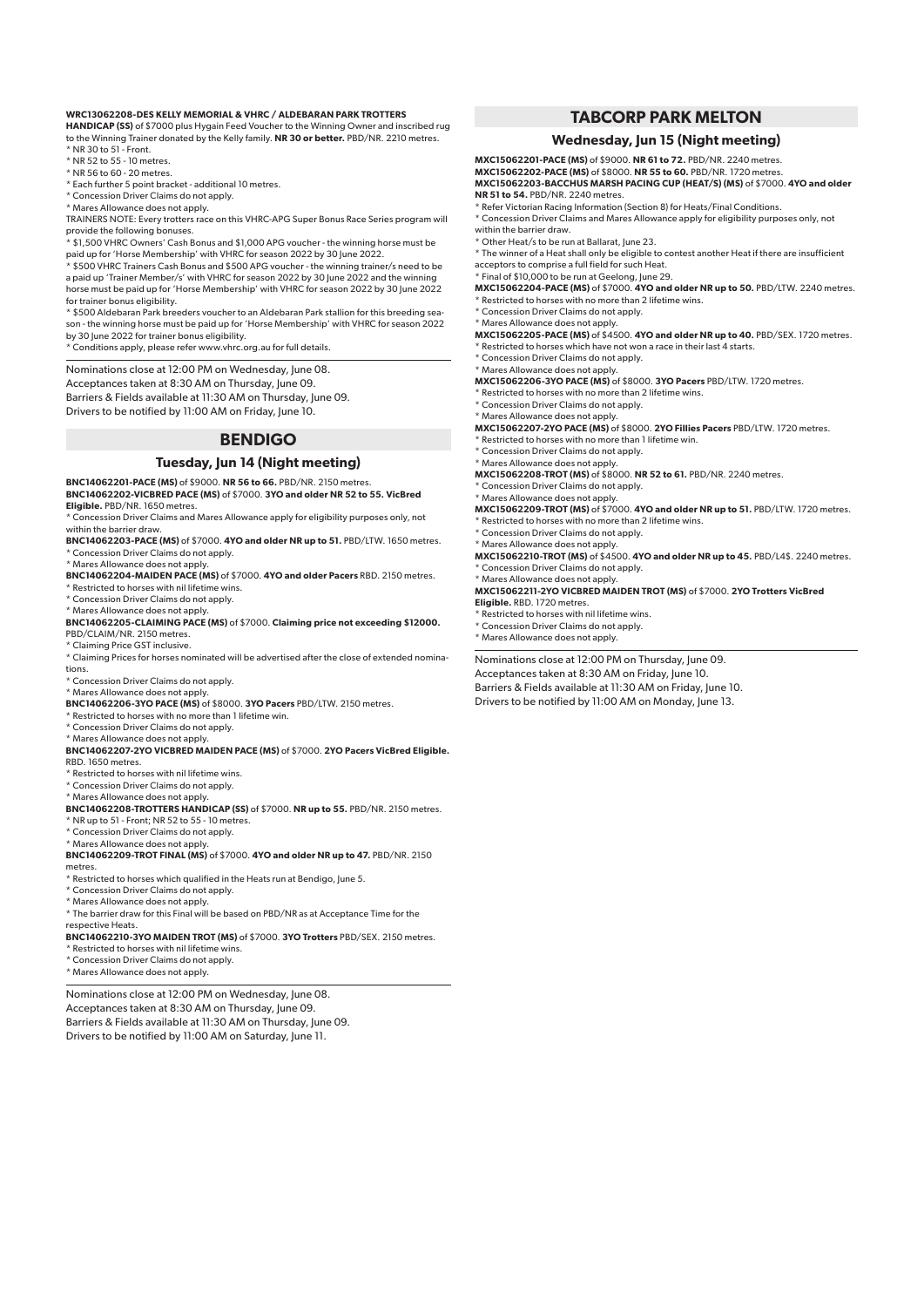#### **SHEPPARTON**

#### **Thursday, Jun 16 (Night meeting)**

**SPC16062201-PACE (MS)** of \$9000. **NR 59 to 69.** PBD/NR. 2190 metres. **SPC16062202-PACE (MS)** of \$8000. **NR 53 to 58.** PBD/NR. 1690 metres. **SPC16062203-ALABAR VICBRED PLATINUM MARES SPRINT CHAMPIONSHIP (6TH HEAT) (MS)** of \$10000. **4YO and older Mares Pacers VicBred Eligible.** PBD/NR. 1690 metres.

\* Restricted to Vicbred Platinum eligible horses only which have not won any race with advertised stakemoney of \$15,000 or more.

- \* Concession Driver Claims do not apply.
- \* Mares Allowance does not apply.

\* The winner of a Heat shall only be eligible to contest another Heat if there are insufficient acceptors to comprise a full field for such Heat.

\* Barrier draw for Heats and Final to be based on each horse's National Rating at Acceptance Time for each race.

\* Refer Victorian Racing Information (Section 8) for Heats/Final Conditions.

\* Refer 2022 Series & Futurity Information for full list of Heats.

\* Final of \$40,000 to be run at Tabcorp Park Melton, August 6. **SPC16062204-PACE FINAL (MS)** of \$7000. **4YO and older NR 51 to 54.** PBD/NR. 1690

metres

\* Restricted to horses which qualified in the Heats run at Mooroopna @ Shepparton, June 12. \* Concession Driver Claims and Mares Allowance apply for eligibility purposes only, not within the barrier draw.

\* The barrier draw for this Final will be based on PBD/NR as at Acceptance Time for the respective Heats.

\* Field will be released independently from remainder of program after the completion of the heats on June 12.

**SPC16062205-PACE (MS)** of \$7000. **4YO and older NR up to 52.** PBD/L4\$. 2190 metres. Concession Driver Claims do not apply.

\* Mares Allowance does not apply. **SPC16062206-PACE (MS)** of \$7000. **4YO and older Mares NR up to 54.** PBD/NR. 1690 metres.

\* Concession Driver Claims do not apply.

\* Mares Allowance does not apply.

**SPC16062207-3YO PACE (MS)** of \$8000. **3YO Fillies Pacers** PBD/LTW. 2190 metres.

\* Restricted to horses with no more than 1 lifetime win. \* Concession Driver Claims do not apply.

\* Mares Allowance does not apply.

**SPC16062208-2YO PACE (MS)** of \$8000. **2YO Pacers** PBD/LTW. 2190 metres.

\* Restricted to horses with no more than 1 lifetime win.

\* Concession Driver Claims do not apply.

\* Mares Allowance does not apply.

**SPC16062209-TROT (MS)** of \$9000. **NR 56 to 69.** PBD/NR. 2190 metres.

\* Concession Driver Claims and Mares Allowance apply only within the barrier draw, not for eligibility purposes.

**SPC16062210-TROT (MS)** of \$7000. **NR up to 55.** PBD/NR. 2190 metres.

\* Exercisement Priver Claims do not apply.

\* Mares Allowance does not apply.

Nominations close at 12:00 PM on Friday, June 10.

Acceptances taken at 2:30 PM on Friday, June 10.

Barriers & Fields available at 4:30 PM on Friday, June 10. Drivers to be notified by 11:00 AM on Tuesday, June 14.

# **HAMILTON**

#### **Friday, Jun 17 (Day meeting)**

**HMC17062201-PACE (MS)** of \$9000. **NR 57 to 68.** PBD/NR. 2160 metres. **HMC17062202-PACE (MS)** of \$8000. **4YO and older NR 52 to 56.** PBD/NR. 1660 metres. \* Concession Driver Claims and Mares Allowance apply only within the barrier draw, not for eligibility purposes.

**HMC17062203-PACE (MS)** of \$4500. **4YO and older NR 46 to 54.** PBD/NR. 2160 metres. \* Restricted to horses which have not won more than \$3,000 in their last 4 starts.

\* Concession Driver Claims do not apply.

\* Mares Allowance does not apply.

**HMC17062204-PACE (MS)** of \$7000. **4YO and older NR up to 51.** RBD. 1660 metres. \* Concession Driver Claims do not apply.

\* Mares Allowance does not apply. **HMC17062205-PACE (MS)** of \$4500. **4YO and older NR up to 45.** PBD/LTW. 2160 metres.

Restricted to horses which have not won more than \$3,000 in their last 4 starts.

\* Concession Driver Claims do not apply.

\* Mares Allowance does not apply. **HMC17062206-3YO PACE (MS)** of \$8000. **3YO Pacers** PBD/LTW. 2160 metres.

\* Restricted to horses with no more than 1 lifetime win. \* Concession Driver Claims do not apply.

\* Mares Allowance does not apply.

**HMC17062207-2YO MAIDEN PACE (MS)** of \$7000. **2YO Pacers** RBD. 1660 metres. \* Restricted to horses with nil lifetime wins.

\* Concession Driver Claims do not apply.

\* Mares Allowance does not apply.

**HMC17062208-TROTTERS HANDICAP (SS)** of \$7000. **NR 30 or better.** PBD/NR. 2160 metres.

\* NR 30 to 51 - Front.

\* NR 52 to 55 - 10 metres.

\* NR 56 to 60 - 20 metres.

\* Each further 5 point bracket - additional 10 metres.

\* Concession Driver Claims do not apply.

\* Mares Allowance does not apply.

Nominations close at 8:30 AM on Tuesday, June 14. Acceptances taken at 11:30 AM on Tuesday, June 14. Barriers & Fields available at 2:30 PM on Tuesday, June 14. Drivers to be notified by 11:00 AM on Wednesday, June 15.

# **MILDURA**

#### **Friday, Jun 17 (Night meeting)**

**MLC17062201-PACE (MS)** of \$10000. **NR up to 120.** PBD/NR. 1790 metres. **MLC17062202-PACE (MS)** of \$15000. **4YO and older Pacers** PBD/NR. 2190 metres. \* Manual Field Selection.

\* Restricted to horses which have not won any race with advertised stakemoney of \$15,000 or more.

\* Concession Driver Claims do not apply.

\* Mares Allowance does not apply.

\* B-Grade Drivers are permitted to drive in this race.

**MLC17062203-PACE (MS)** of \$8000. **NR 55 to 63.** PBD/NR. 1790 metres. **MLC17062204-PACE (MS)** of \$7000. **3YO and older NR 51 to 54.** PBD/NR. 2190 metres.

\* Concession Driver Claims and Mares Allowance apply for eligibility purposes only, not within the barrier draw.

**MLC17062205-PACE (MS)** of \$4500. **4YO and older NR 46 to 53.** PBD/NR. 2190 metres. \* Restricted to horses which have not won more than \$3,000 in their last 4 starts.

\* Concession Driver Claims do not apply.

\* Mares Allowance does not apply. **MLC17062206-PACE (MS)** of \$7000. **4YO and older NR up to 50.** RBD. 2190 metres. Concession Driver Claims do not apply.

\* Mares Allowance does not apply. **MLC17062207-PACE (MS)** of \$7000. **4YO and older NR up to 50.** PBD/LTW. 1790 metres.

Restricted to horses with no more than 2 lifetime wins. \* Concession Driver Claims do not apply.

\* Mares Allowance does not apply.

**MLC17062208-PACE (MS)** of \$7000. **4YO and older Mares NR up to 54.** PBD/NR. 1790 metres.

\* Concession Driver Claims do not apply.

\* Mares Allowance does not apply. **MLC17062209-PACE (MS)** of \$4500. **4YO and older NR up to 45.** PBD/L4\$. 2190 metres. \* Restricted to horses which have not won more than \$3,000 in their last 4 starts.

\* Concession Driver Claims do not apply.

\* Mares Allowance does not apply. **MLC17062210-3YO PACE (MS)** of \$8000. **3YO Pacers** PBD/LTW. 2190 metres.

Restricted to horses with no more than 2 lifetime wins.

\* Concession Driver Claims do not apply.

\* Mares Allowance does not apply.

Nominations close at 8:30 AM on Tuesday, June 14.

Acceptances taken at 11:30 AM on Tuesday, June 14.

Barriers & Fields available at 2:30 PM on Tuesday, June 14. Drivers to be notified by 11:00 AM on Wednesday, June 15.

# **TABCORP PARK MELTON**

#### **Saturday, Jun 18 (Night meeting)**

**MXM18062201-PACE (MS)** of \$20000. **NR 90 to 120.** PBD/NR. 2240 metres. \* Concession Driver Claims do not apply.

\* Mares Allowance does not apply. **MXM18062202-PACE (MS)** of \$20000. **NR 80 to 89.** PBD/NR. 1720 metres.

**MXM18062203-VHRC CADUCEUS METROPOLITAN PACE (HEATS) (MS)** of \$20000. **NR 70 to 79.** PBD/NR. 2240 metres.

\* Refer Victorian Racing Information (Section 8) for Heats/Final Conditions.

\* Concession Driver Claims do not apply.

\* Concession Driver Claims do not apply. \* Mares Allowance does not apply.

\* Concession Driver Claims do not apply. \* Mares Allowance does not apply.

\* Concession Driver Claims do not apply. \* Mares Allowance does not apply.

\* Concession Driver Claims do not apply. \* Mares Allowance does not apply.

\* Concession Driver Claims do not apply. \* Mares Allowance does not apply.

Nominations close at 8:30 AM on Tuesday, June 14. Acceptances taken at 11:30 AM on Tuesday, June 14. Barriers & Fields available at 2:30 PM on Tuesday, June 14. Drivers to be notified by 11:00 AM on Thursday, June 16.

PBD/L4\$. 1720 metres.

\$15,000 or more.

metres.

sions will be run for \$10,000. \* Concession Driver Claims do not apply. \* Mares Allowance does not apply.

\* Mares Allowance does not apply. \* Final of \$30,000 to be run at Tabcorp Park Melton, June 25.

**MXM18062204-PACE (MS)** of \$20000. **4YO and older Pacers** PBD/L4\$. 1720 metres. \* Restricted to horses which have not won more than 1 race with advertised stakemoney of

\* In the event of there being sufficient acceptors to run multiple divisions, subsequent divi-

**MXM18062205-ALLIED EXPRESS CINDERELLA STAKES (GROUP 3) (MS)** of \$30000 plus \$100 Garrards Voucher to the Winning Connections. **Mares NR 70 to 120.** PBD/NR. 1720

**MXM18062206-3YO PACE (MS)** of \$20000. **3YO Pacers** PBD/LTW. 2240 metres.

**MXM18062207-2YO PACE (MS)** of \$20000. **2YO Pacers** PBD/LTW. 1720 metres.

\* The field for this race will be selected on prizemoney earned in descending order. **MXM18062208-WOODLANDS STUD NOOPY KIOSK TROTTERS FREE FOR ALL (GROUP 3) (MS)** of \$24000 plus \$100 Garrards Voucher to the Winning Connections. **NR 80 to 120.**

**MXM18062209-TROT (MS)** of \$20000. **NR 67 to 79.** PBD/NR. 2240 metres. **MXM18062210-3YO TROT (MS)** of \$10000. **3YO Trotters** PBD/LTW. 2240 metres.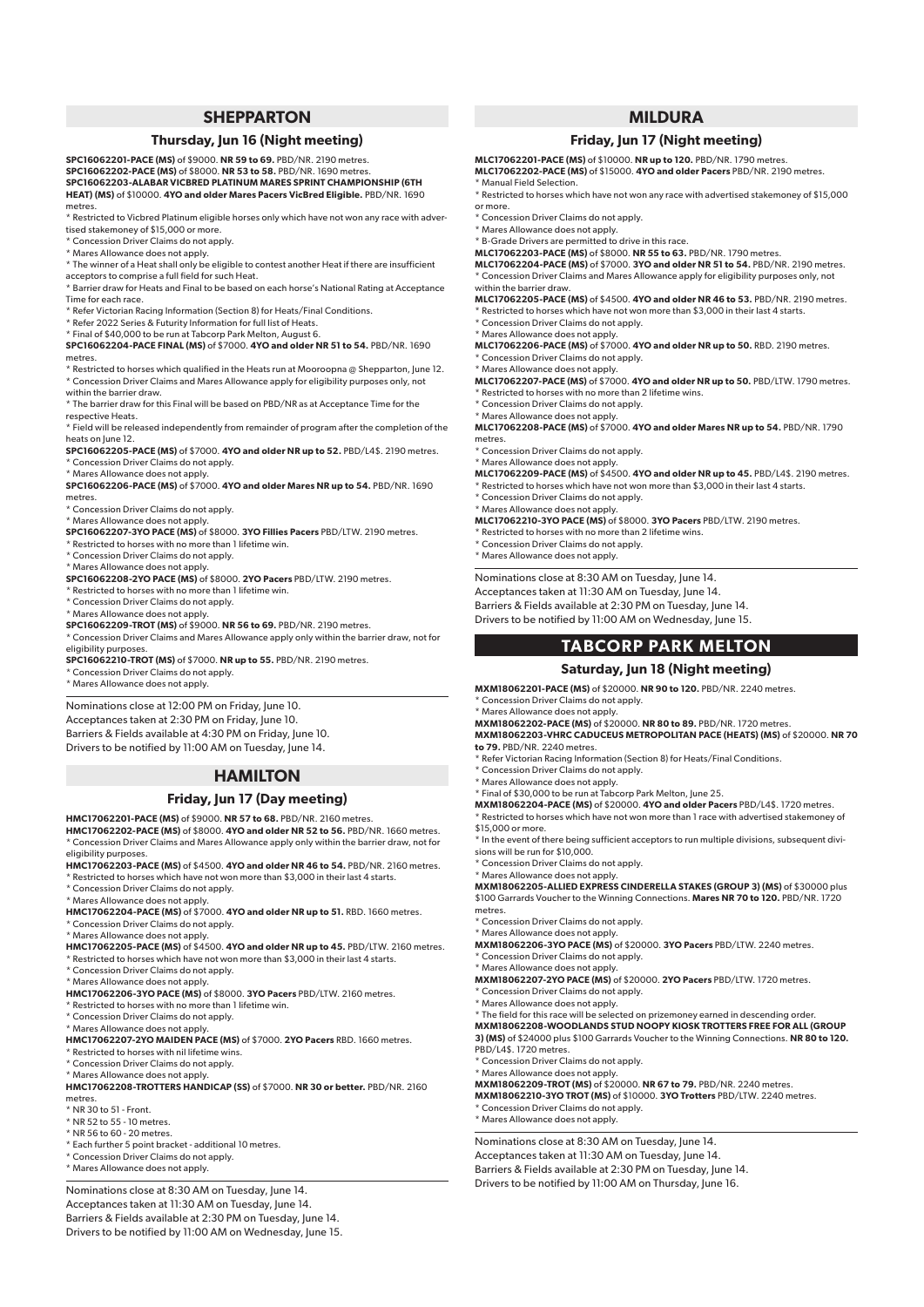# **CRANBOURNE**

#### **Sunday, Jun 19 (Night meeting)**

**CRC19062201-PACE (MS)** of \$10000. **NR 64 to 79.** PBD/NR. 2080 metres. **CRC19062202-PACE (MS)** of \$8000. **NR 55 to 63.** PBD/NR. 2080 metres.

\* Concession Driver Claims do not apply.

\* Mares Allowance does not apply.

**CRC19062203-PACE (MS)** of \$7000. **4YO and older NR 51 to 54.** PBD/NR. 1609 metres. \* Concession Driver Claims and Mares Allowance apply only within the barrier draw, not for

eligibility purposes. **CRC19062204-PACE (MS)** of \$7000. **4YO and older NR up to 50.** PBD/NR. 2080 metres. Concession Driver Claims do not apply.

\* Mares Allowance does not apply. **CRC19062205-MAIDEN PACE (MS)** of \$7000. **4YO and older Pacers** RBD. 1609 metres.

- \* Restricted to horses with nil lifetime wins.
- \* Concession Driver Claims do not apply.
- \* Mares Allowance does not apply.

**CRC19062206-PACE (MS)** of \$4500. **4YO and older NR up to 47.** PBD/SEX. 2080 metres. \* Restricted to horses which have not won more than \$3,000 in their last 4 starts.

- \* Concession Driver Claims do not apply.
- \* Mares Allowance does not apply.

**CRC19062207-3YO PACE (MS)** of \$8000. **3YO Pacers** PBD/LTW. 2080 metres.

- \* Restricted to horses with no more than 1 lifetime win.
- \* Concession Driver Claims do not apply.
- 

\* Mares Allowance does not apply. **CRC19062208-2YO MAIDEN PACE (MS)** of \$7000. **2YO Pacers** RBD. 1609 metres. Restricted to horses with nil lifetime wins.

- \* Concession Driver Claims do not apply.
- \* Mares Allowance does not apply.

**CRC19062209-TROT (MS)** of \$7000. **NR up to 55.** PBD/NR. 2080 metres.

\* Concession Driver Claims do not apply.

\* Mares Allowance does not apply.

Nominations close at 12:00 PM on Tuesday, June 14. Acceptances taken at 8:30 AM on Wednesday, June 15. Barriers & Fields available at 11:30 AM on Wednesday, June 15. Drivers to be notified by 11:00 AM on Thursday, June 16.

#### **CHARLTON**

#### **Monday, Jun 20 (Day meeting)**

## **CHC20062201-PACE (MS)** of \$9000. **NR 57 to 68.** PBD/NR. 2100 metres.

**CHC20062202-PACE (MS)** of \$8000. **4YO and older NR 52 to 56.** PBD/NR. 1609 metres. \* Field to be selected in ascending points score order (ie. from the bottom up).

\* Concession Driver Claims do not apply.

- \* Mares Allowance does not apply.
- **CHC20062203-PACE (MS)** of \$7000. **4YO and older NR up to 51.** PBD/NR. 1609 metres. \* Concession Driver Claims do not apply.
- \* Mares Allowance does not apply.

**CHC20062204-ALABAR VICBRED PLATINUM MAIDEN PACE (MS)** of \$10000. **4YO and older Pacers VicBred Eligible.** PBD/SEX. 2100 metres.

- \* Restricted to Vicbred Platinum eligible horses only with nil lifetime wins.
- \* Concession Driver Claims do not apply.
- 
- \* Mares Allowance does not apply. **CHC20062205-PACE (MS)** of \$4500. **4YO and older NR up to 47.** RBD. 2100 metres.
- Restricted to horses which have not won more than \$3,000 in their last 4 starts.
- \* Concession Driver Claims do not apply.

\* Mares Allowance does not apply.

**CHC20062206-3YO MAIDEN PACE (MS)** of \$7000. **3YO Pacers** RBD. 2100 metres.

\* Restricted to horses with nil lifetime wins.

\* Concession Driver Claims do not apply. \* Mares Allowance does not apply.

**CHC20062207-TROTTERS HANDICAP (SS)** of \$8000. **NR 52 or better.** PBD/NR. 2100 metres.

 $*$  NR 52 to 55 - Front.

\* NR 56 to 60 - 10 metres. \* NR 61 to 65 - 20 metres.

\* Each further 5 point bracket - additional 10 metres.

**CHC20062208-TROT (MS)** of \$7000. **NR up to 51.** PBD/NR. 2100 metres.

\* Concession Driver Claims do not apply.

\* Mares Allowance does not apply.

- **CHC20062209-3YO TROT (MS)** of \$8000. **3YO Trotters** PBD/LTW. 2100 metres.
- \* Restricted to horses with no more than 1 lifetime win. \* Concession Driver Claims do not apply.
- \* Mares Allowance does not apply.

Nominations close at 12:00 PM on Wednesday, June 15. Acceptances taken at 8:30 AM on Thursday, June 16. Barriers & Fields available at 11:30 AM on Thursday, June 16. Drivers to be notified by 11:00 AM on Friday, June 17.

# **KILMORE**

#### **Tuesday, Jun 21 (Night meeting)**

**KIC21062201-PACE (MS)** of \$9000. **NR 56 to 66.** PBD/NR. 2180 metres. **KIC21062202-PACE (MS)** of \$7000. **3YO and older NR 50 to 55.** PBD/L4\$. 1690 metres. \* Concession Driver Claims do not apply.

\* Mares Allowance does not apply.

**KIC21062203-PACE (MS)** of \$7000. **4YO and older NR up to 51.** PBD/LTW. 1690 metres.

\* Restricted to horses with no more than 2 lifetime wins.

\* Concession Driver Claims do not apply. \* Mares Allowance does not apply.

**KIC21062204-PACE (MS)** of \$4500. **4YO and older NR up to 43.** PBD/L4\$. 2180 metres. \* Concession Driver Claims do not apply.

\* Mares Allowance does not apply.

**KIC21062205-3YO MAIDEN PACE (MS)** of \$7000. **3YO Fillies Pacers** RBD. 1690 metres. \* Restricted to horses with nil lifetime wins.

\* Concession Driver Claims do not apply.

\* Mares Allowance does not apply.

- **KIC21062206-2YO PACE (MS)** of \$8000. **2YO Pacers** PBD/LTW. 1690 metres.
- \* Restricted to horses with no more than 1 lifetime win.

\* Concession Driver Claims do not apply.

\* Mares Allowance does not apply. **KIC21062207-TROT (MS)** of \$4500. **4YO and older NR 48 to 55.** PBD/NR. 2180 metres. Restricted to horses which have not won more than \$5,000 in their last 4 starts.

\* Concession Driver Claims do not apply. \* Mares Allowance does not apply.

**KIC21062208-MAIDEN TROT (MS)** of \$7000. **4YO and older Trotters** RBD. 1690 metres. \* Restricted to horses with nil lifetime wins.

\* Concession Driver Claims do not apply.

\* Mares Allowance does not apply.

**KIC21062209-TROT (MS)** of \$4500. **4YO and older NR up to 47.** PBD/NR. 2180 metres. \* Concession Driver Claims do not apply.

\* Mares Allowance does not apply. **KIC21062210-2YO TROT (MS)** of \$8000. **2YO Trotters** PBD/LTW. 2180 metres.

\* Restricted to horses with no more than 2 lifetime wins.

\* Concession Driver Claims do not apply.

\* Mares Allowance does not apply.

Nominations close at 12:00 PM on Wednesday, June 15.

Acceptances taken at 8:30 AM on Thursday, June 16.

Barriers & Fields available at 11:30 AM on Thursday, June 16.

Drivers to be notified by 11:00 AM on Saturday, June 18.

# **ECHUCA**

# **Wednesday, Jun 22 (Night meeting)**

**ECC22062201-PACE (MS)** of \$9000. **NR 55 to 65.** PBD/NR. 1755 metres. **ECC22062202-PACE (MS)** of \$7000. **3YO and older NR 51 to 54.** PBD/NR. 2160 metres. \* Concession Driver Claims and Mares Allowance apply only within the barrier draw, not for eligibility purposes.

**ECC22062203-PACE (MS)** of \$4500. **4YO and older NR 48 to 54.** PBD/NR. 2160 metres.

- $^{\star}$  Restricted to horses which have not won more than \$3,000 in their last 4 starts.
- \* Concession Driver Claims do not apply.

\* Mares Allowance does not apply. **ECC22062204-PACE (MS)** of \$7000. **4YO and older NR up to 50.** PBD/SEX. 1755 metres. Concession Driver Claims do not apply.

\* Mares Allowance does not apply. **ECC22062205-MAIDEN PACE (MS)** of \$7000. **4YO and older Pacers** RBD. 2160 metres.  $*$  Restricted to horses with nil lifetime wins.

\* Field to be selected in ascending National Rating order (ie. lowest NR assessed horse is the first horse selected).

\* Mares Allowance does not apply. **ECC22062206-PACE (MS)** of \$4500. **4YO and older NR up to 47.** PBD/NR. 2160 metres. \* Restricted to horses which have not won more than \$3,000 in their last 4 starts.

**ECC22062208-2YO MAIDEN PACE (MS)** of \$7000. **2YO Pacers** PBD/SEX. 1755 metres.

**ECC22062209-TROTTERS HANDICAP (SS)** of \$7000. **NR 30 or better.** PBD/NR. 2130

**ECC22062207-3YO PACE (MS)** of \$8000. **3YO Pacers** PBD/LTW. 1755 metres.

\* Concession Driver Claims do not apply.

\* Concession Driver Claims do not apply. \* Mares Allowance does not apply.

\* Restricted to horses with nil lifetime wins. \* Concession Driver Claims do not apply. \* Mares Allowance does not apply.

metres. \* NR 30 to 51 - Front. \* NR 52 to 55 - 10 metres. \* NR 56 to 60 - 20 metres.

\* Restricted to horses with no more than 1 lifetime win. \* Concession Driver Claims do not apply. \* Mares Allowance does not apply.

\* Each further 5 point bracket - additional 10 metres. \* Concession Driver Claims do not apply. \* Mares Allowance does not apply.

Nominations close at 12:00 PM on Thursday, June 16. Acceptances taken at 8:30 AM on Friday, June 17. Barriers & Fields available at 11:30 AM on Friday, June 17. Drivers to be notified by 11:00 AM on Monday, June 20.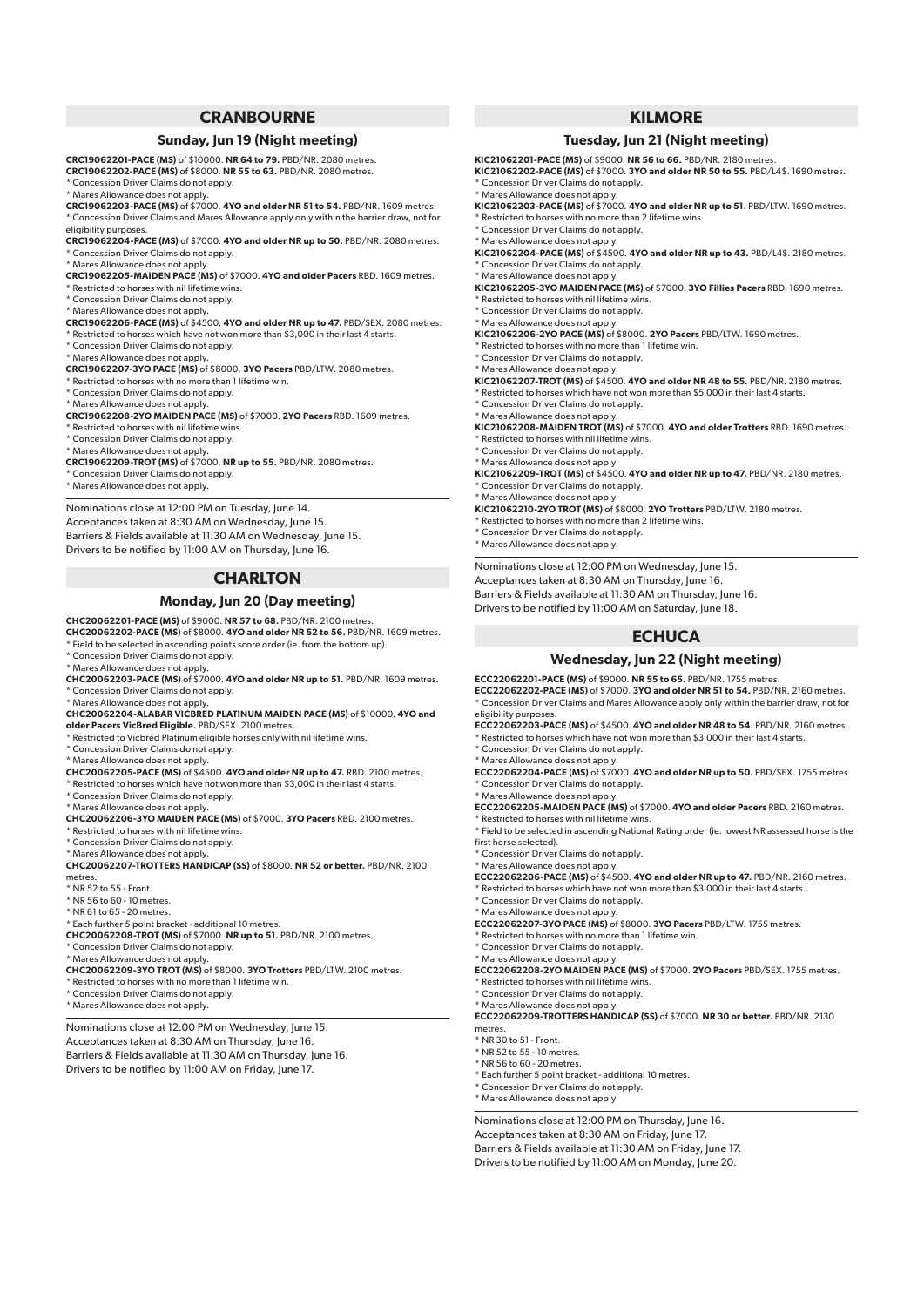# **BALLARAT**

#### **Thursday, Jun 23 (Night meeting)**

**BAC23062201-PACE (MS)** of \$9000. **NR 61 to 69.** PBD/NR. 2200 metres.

**BAC23062202-PACE (MS)** of \$8000. **NR 55 to 60.** PBD/NR. 2200 metres.

**BAC23062203-BACCHUS MARSH PACING CUP (HEAT/S) (MS)** of \$7000. **4YO and older NR 51 to 54.** PBD/NR. 2200 metres.

\* Refer Tabcorp Park Melton, June 15 for details.

\* Concession Driver Claims and Mares Allowance apply for eligibility purposes only, not within the barrier draw.

\* The winner of a Heat shall only be eligible to contest another Heat if there are insufficient acceptors to comprise a full field for such Heat.

**BAC23062204-PACE (MS)** of \$7000. **4YO and older NR up to 50.** RBD. 2200 metres. \* Concession Driver Claims do not apply.

\* Mares Allowance does not apply.

**BAC23062205-PACE (MS)** of \$7000. **4YO and older Mares NR up to 54.** PBD/NR. 1710 metres.

- Concession Driver Claims do not apply.
- \* Mares Allowance does not apply.

**BAC23062206-CLAIMING PACE (MS)** of \$7000. **Claiming price not exceeding \$15000.** PBD/CLAIM/NR. 2200 metres.

\* Claiming Price GST inclusive.

\* Claiming Prices for horses nominated will be advertised after the close of extended nominations. \* Concession Driver Claims do not apply.

\* Mares Allowance does not apply.

**BAC23062207-3YO VICBRED PACE (MS)** of \$8000. **3YO Pacers VicBred Eligible.** PBD/ LTW. 1710 metres.

\* Restricted to horses with no more than 1 lifetime win.

\* Concession Driver Claims do not apply.

\* Mares Allowance does not apply. **BAC23062208-TROT (MS)** of \$8000. **NR 52 to 64.** PBD/NR. 2200 metres.

\* Concession Driver Claims do not apply.

\* Mares Allowance does not apply.

**BAC23062209-TROT (MS)** of \$4500. **4YO and older NR up to 42.** RBD. 2200 metres.

Restricted to horses which have not won a race in their last 4 starts.

\* Concession Driver Claims do not apply. \* Mares Allowance does not apply.

**BAC23062210-3YO VICBRED MAIDEN TROT (MS)** of \$7000. **3YO Trotters VicBred Eligible.** RBD. 2200 metres.

\* Restricted to horses with nil lifetime wins.

\* Concession Driver Claims do not apply.

\* Mares Allowance does not apply.

Nominations close at 12:00 PM on Friday, June 17.

Acceptances taken at 8:30 AM on Monday, June 20. Barriers & Fields available at 11:30 AM on Monday, June 20. Drivers to be notified by 11:00 AM on Tuesday, June 21.

#### **MILDURA**

#### **Friday, Jun 24 (Day meeting)**

**MLC24062201-PACE (MS)** of \$12000. **NR up to 120.** PBD/L4\$. 2190 metres. \* Concession Driver Claims do not apply.

\* Mares Allowance does not apply.

**MLC24062202-PACE (MS)** of \$10000. **NR 65 to 80.** PBD/NR. 1790 metres.

**MLC24062203-PACE (MS)** of \$8000. **NR 54 to 64.** PBD/NR. 2190 metres. **MLC24062204-PACE (MS)** of \$7000. **3YO and older NR 50 to 53.** PBD/NR. 1790 metres.

Concession Driver Claims do not apply.

- \* Mares Allowance does not apply. **MLC24062205-PACE (MS)** of \$4500. **4YO and older NR 48 to 55.** PBD/NR. 2190 metres.  $^{\kappa}$  Restricted to horses which have not won more than \$3,000 in their last 4 starts.
- \* Concession Driver Claims do not apply.

\* Mares Allowance does not apply.

**MLC24062206-PACE (MS)** of \$7000. **4YO and older NR up to 51.** PBD/SEX. 1790 metres. \* Concession Driver Claims do not apply.

\* Mares Allowance does not apply.

**MLC24062207-MAIDEN PACE (MS)** of \$7000. **4YO and older Pacers** RBD. 1790 metres.

\* Restricted to horses with nil lifetime wins.

- \* Concession Driver Claims do not apply.
- \* Mares Allowance does not apply.

**MLC24062208-PACE (MS)** of \$4500. **4YO and older NR up to 47.** PBD/LTW. 2190 metres.

- \* Restricted to horses which have not won more than \$3,000 in their last 4 starts. \* Concession Driver Claims do not apply.
- 

\* Mares Allowance does not apply.

**MLC24062209-PACE (MS)** of \$4500. **4YO and older NR up to 42.** PBD/NR. 1790 metres. \* Restricted to horses which have not won more than \$3,000 in their last 4 starts.

\* Concession Driver Claims do not apply.

\* Mares Allowance does not apply. **MLC24062210-2YO & 3YO PACE (MS)** of \$8000. **2&3YO Pacers** PBD/LTW/AGE. 1790

metres.

\* Open to 2YO horses with no more than 1 lifetime win.

\* Also eligible 3YO horses with nil lifetime wins.

\* Concession Driver Claims do not apply.

\* Mares Allowance does not apply.

\* Preference in field selection will be given to 2YO horses before 3YO horses.

Nominations close at 12:00 PM on Monday, June 20. Acceptances taken at 8:30 AM on Tuesday, June 21. Barriers & Fields available at 11:30 AM on Tuesday, June 21.

Drivers to be notified by 11:00 AM on Wednesday, June 22.

# **BENDIGO**

#### **Friday, Jun 24 (Night meeting)**

**BNC24062201-PACE (MS)** of \$10000. **NR 65 to 79.** PBD/NR. 2150 metres. **BNC24062202-PACE (MS)** of \$8000. **NR 55 to 64.** PBD/NR. 2150 metres.

\* Restricted to Drivers who have not driven more than 10 lifetime wins at Driver Notification Time.

\* Concession Driver Claims do not apply.

\* Mares Allowance does not apply.

**BNC24062203-ALABAR VICBRED PLATINUM MARES SPRINT CHAMPIONSHIP (7TH HEAT) (MS)** of \$10000. **4YO and older Mares Pacers VicBred Eligible.** PBD/NR. 1650 metres

\* Restricted to Vicbred Platinum eligible horses only which have not won any race with advertised stakemoney of \$15,000 or more.

\* Concession Driver Claims do not apply.

\* Mares Allowance does not apply.

\* The winner of a Heat shall only be eligible to contest another Heat if there are insufficient acceptors to comprise a full field for such Heat.

\* Barrier draw for Heats and Final to be based on each horse's National Rating at Acceptance Time for each race.

\* Refer Victorian Racing Information (Section 8) for Heats/Final Conditions.

\* Refer 2022 Series & Futurity Information for full list of Heats.

\* Final of \$40,000 to be run at Tabcorp Park Melton, August 6.

**BNC24062204-PACE (MS)** of \$7000. **4YO and older NR 51 to 54.** PBD/NR. 2150 metres. \* Concession Driver Claims and Mares Allowance apply only within the barrier draw, not for eligibility purposes.

**BNC24062205-PACE (MS)** of \$7000. **4YO and older NR up to 50.** PBD/L4\$. 2150 metres. \* Concession Driver Claims do not apply.

\* Mares Allowance does not apply.

**BNC24062206-PACE (MS)** of \$4500. **4YO and older NR up to 40.** RBD. 1650 metres.

\* Restricted to horses which have not won a race in their last 4 starts.

\* Concession Driver Claims do not apply.

\* Mares Allowance does not apply.

**BNC24062207-3YO PACE (MS)** of \$8000. **3YO Pacers** PBD/LTW. 2150 metres. \* Restricted to horses with no more than 2 lifetime wins.

Concession Driver Claims do not apply. \* Mares Allowance does not apply.

**BNC24062208-2YO PACE (MS)** of \$8000. **2YO Pacers** PBD/LTW. 2150 metres.

\* Restricted to horses with no more than 2 lifetime wins.

\* Concession Driver Claims do not apply.

\* Mares Allowance does not apply.

**BNC24062209-TROTTERS HANDICAP (SS)** of \$8000. **Trotters Discretionary Handicap**  PBD/NR. 2150 metres.

\* For horses with a minimum NR of 55 at acceptance time only.

\* Handicaps for this race will be done solely to create the most even contest based on the discretion of the HRV Handicapping Panel and nothing else.

\* Handicaps will not be released until after acceptances.

\* Trainers cannot contest handicap and standard scratching penalties will apply. \* Concession Driver Claims do not apply.

**BNC24062211-2YO MAIDEN TROT (MS)** of \$7000. **2YO Trotters** RBD. 2150 metres.

\* Mares Allowance does not apply.

\* Restricted to horses with nil lifetime wins. \* Concession Driver Claims do not apply. \* Mares Allowance does not apply.

**BNC24062210-TROT (MS)** of \$7000. **4YO and older Trotting Mares NR up to 55.** PBD/

Nominations close at 12:00 PM on Monday, June 20. Acceptances taken at 8:30 AM on Tuesday, June 21. Barriers & Fields available at 11:30 AM on Tuesday, June 21. Drivers to be notified by 11:00 AM on Wednesday, June 22.

NR. 1650 metres. \* Concession Driver Claims do not apply.

\* Mares Allowance does not apply.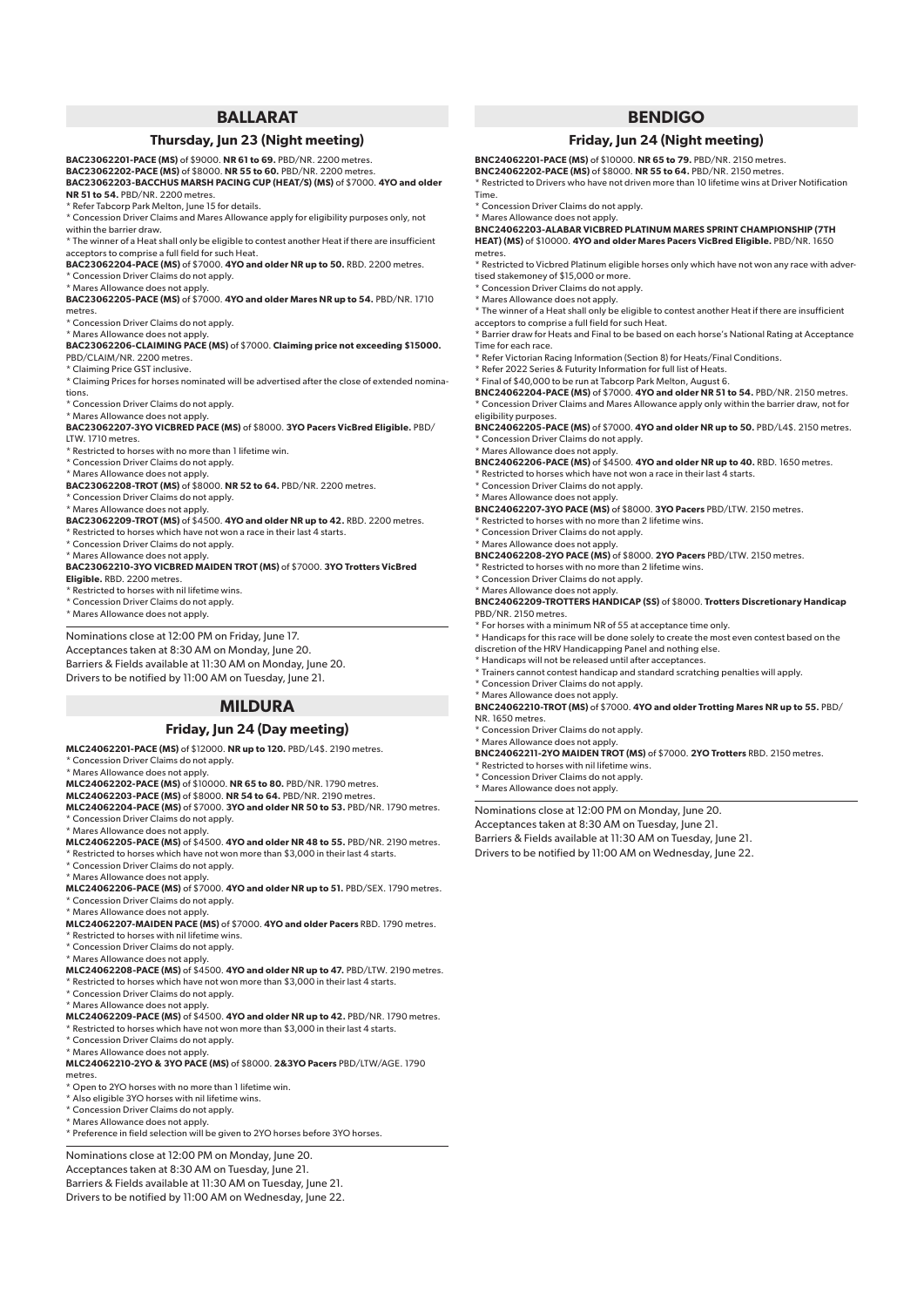# **TABCORP PARK MELTON**

#### **Saturday, Jun 25 (Night meeting)**

**MXM25062201-TAB BLACKS A FAKE FREE FOR ALL (MS)** of \$24000. **NR 90 to 120.** RBD. 1720 metres.

\* Example 22:<br>Concession Driver Claims do not apply.

\* Mares Allowance does not apply.

**MXM25062202-PACE (MS)** of \$20000. **NR 80 to 94.** PBD/NR. 2240 metres. **MXM25062203-PACE (MS)** of \$20000. **NR 70 to 79.** PBD/NR. 1720 metres.

**MXM25062204-VHRC CADUCEUS METROPOLITAN PACE FINAL (GROUP 3) (MS)** of \$30000 plus \$100 Garrards Voucher to the Winning Connections. **NR 70 to 79.** PBD/NR. 2240 metres.

\* Restricted to horses which qualified in the Heats run at Tabcorp Park Melton, June 18. \* Concession Driver Claims do not apply.

\* Mares Allowance does not apply.

\* The barrier draw for this Final will be based on PBD/NR as at Acceptance Time for the respective Heats.

**MXM25062205-PACE (MS)** of \$20000. **4YO and older Pacers** RBD. 2240 metres. \* Restricted to horses which have not won any race with advertised stakemoney of \$15,000 or more.

\* In the event of there being sufficient acceptors to run multiple divisions, subsequent divisions will be run for \$10,000.

\* Concession Driver Claims do not apply.

\* Mares Allowance does not apply.

**MXM25062206-PACE (MS)** of \$20000. **Mares NR 70 to 99.** PBD/NR. 2240 metres. \* Concession Driver Claims do not apply.

\* Mares Allowance does not apply.

**MXM25062207-3YO PACE (MS)** of \$20000. **3YO Fillies Pacers** PBD/LTW. 2240 metres. \* Concession Driver Claims do not apply.

\* Mares Allowance does not apply.

**MXM25062208-2YO PACE (MS)** of \$20000. **2YO Fillies Pacers** PBD/LTW. 1720 metres. \* Concession Driver Claims do not apply.

\* Mares Allowance does not apply.

\* The field for this race will be selected on prizemoney earned in descending order.

**MXM25062209-TROT (MS)** of \$20000. **NR 70 to 100.** PBD/NR. 2240 metres.

Concession Driver Claims do not apply.

\* Mares Allowance does not apply. **MXM25062210-IRT AUSTRALIA MATRIARCH TROT (GROUP 2) (MS)** of \$30000 plus trophy to the Winning Owner. **4&5YO Trotting Mares** PBD/NR. 2240 metres.

\* Concession Driver Claims do not apply.

\* Mares Allowance does not apply.

Nominations close at 12:00 PM on Monday, June 20. Acceptances taken at 8:30 AM on Tuesday, June 21. Barriers & Fields available at 11:30 AM on Tuesday, June 21. Drivers to be notified by 11:00 AM on Thursday, June 23.

# **CRANBOURNE**

#### **Sunday, Jun 26 (Night meeting)**

#### **CRC26062201-PACE (MS)** of \$8000. **NR 54 to 64.** PBD/NR. 1609 metres.

**CRC26062202-PACE (MS)** of \$7000. **3YO and older NR 50 to 53.** PBD/NR. 2080 metres. Concession Driver Claims do not apply.

\* Mares Allowance does not apply. **CRC26062203-PACE (MS)** of \$4500. **4YO and older NR 46 to 54.** PBD/NR. 1609 metres.

Restricted to horses which have not won more than \$3,000 in their last 4 starts.

\* Concession Driver Claims do not apply.

\* Mares Allowance does not apply.

**CRC26062204-PACE (MS)** of \$7000. **4YO and older NR up to 51.** RBD. 2080 metres. Concession Driver Claims do not apply.

\* Mares Allowance does not apply.

**CRC26062205-PACE (MS)** of \$4500. **4YO and older NR up to 45.** PBD/LTW. 1609 metres.  $^*$  Restricted to horses which have not won more than  $\$3,000$  in their last  $4$  starts.

\* Concession Driver Claims do not apply.

\* Mares Allowance does not apply.

**CRC26062206-3YO MAIDEN PACE (MS)** of \$7000. **3YO Pacers** RBD. 2080 metres.

\* Restricted to horses with nil lifetime wins.

\* Concession Driver Claims do not apply.

\* Mares Allowance does not apply.

**CRC26062207-2YO PACE (MS)** of \$8000. **2YO Pacers** PBD/LTW. 2080 metres.

\* Restricted to horses with no more than 1 lifetime win.

\* Concession Driver Claims do not apply.

\* Mares Allowance does not apply. **CRC26062208-TROTTERS HANDICAP (SS)** of \$8000. **NR 52 or better.** PBD/NR. 2110 metres.

\* NR 52 to 55 - Front.

\* NR 56 to 60 - 10 metres.

\* NR 61 to 65 - 20 metres.

\* Each further 5 point bracket - additional 10 metres.

**CRC26062209-TROT (MS)** of \$7000. **NR up to 51.** RBD. 2080 metres.

\* Concession Driver Claims do not apply.

\* Mares Allowance does not apply.

Nominations close at 12:00 PM on Tuesday, June 21. Acceptances taken at 8:30 AM on Wednesday, June 22. Barriers & Fields available at 11:30 AM on Wednesday, June 22. Drivers to be notified by 11:00 AM on Thursday, June 23.

# **STAWELL**

#### **Monday, Jun 27 (Day meeting)**

**SWC27062201-PACE (MS)** of \$9000. **NR 56 to 66.** PBD/NR. 2180 metres. **SWC27062202-PACE (MS)** of \$7000. **3YO and older NR 50 to 55.** PBD/NR. 1785 metres. \* Concession Driver Claims do not apply.

\* Mares Allowance does not apply. **SWC27062203-PACE (MS)** of \$4500. **4YO and older NR 48 to 55.** PBD/NR. 2180 metres.

\* Restricted to horses which have not won more than \$3,000 in their last 4 starts.

\* Concession Driver Claims do not apply. \* Mares Allowance does not apply.

**SWC27062204-PACE (MS)** of \$7000. **4YO and older NR up to 51.** PBD/L4\$. 2180 metres. \* Concession Driver Claims do not apply.

\* Mares Allowance does not apply.

**SWC27062205-MAIDEN PACE (MS)** of \$7000. **4YO and older Pacers** RBD. 1785 metres. \* Restricted to horses with nil lifetime wins.

\* Concession Driver Claims do not apply.

\* Mares Allowance does not apply.

**SWC27062206-PACE (MS)** of \$4500. **4YO and older NR up to 47.** PBD/NR. 1785 metres. \* Restricted to horses which have not won more than \$3,000 in their last 4 starts. \* Concession Driver Claims do not apply.

\* Mares Allowance does not apply. **SWC27062207-3YO MAIDEN PACE (MS)** of \$7000. **3YO Pacers** RBD. 1785 metres.

\* Restricted to horses with nil lifetime wins.

\* Concession Driver Claims do not apply.

\* Mares Allowance does not apply.

**SWC27062208-TROT (MS)** of \$7000. **NR up to 55.** PBD/NR. 2180 metres. \* Concession Driver Claims do not apply.

\* Mares Allowance does not apply.

Nominations close at 12:00 PM on Wednesday, June 22. Acceptances taken at 8:30 AM on Thursday, June 23. Barriers & Fields available at 11:30 AM on Thursday, June 23. Drivers to be notified by 11:00 AM on Friday, June 24.

# **SHEPPARTON**

### **Tuesday, Jun 28 (Night meeting)**

**SPC28062201-PACE (MS)** of \$9000. **NR 61 to 72.** PBD/NR. 2190 metres.

**SPC28062202-PACE (MS)** of \$8000. **NR 55 to 60.** PBD/NR. 2190 metres. **SPC28062203-PACE (MS)** of \$7000. **3YO and older NR 50 to 54.** PBD/L4\$. 1690 metres. \* Concession Driver Claims do not apply.

\* Mares Allowance does not apply.

**SPC28062204-PACE (MS)** of \$4500. **4YO and older NR 46 to 52.** PBD/NR. 1690 metres.

\* Restricted to horses which have not won more than \$3,000 in their last 4 starts.

\* Concession Driver Claims do not apply.

\* Mares Allowance does not apply. **SPC28062205-PACE (MS)** of \$7000. **4YO and older NR up to 50.** PBD/LTW. 2190 metres. \* Restricted to horses with no more than 2 lifetime wins.

\* Concession Driver Claims do not apply.

\* Mares Allowance does not apply. **SPC28062206-PACE (MS)** of \$4500. **4YO and older NR up to 45.** PBD/L4\$. 1690 metres. \* Concession Driver Claims do not apply.

\* Mares Allowance does not apply. **SPC28062207-3YO MAIDEN PACE (MS)** of \$7000. **3YO Pacers** RBD. 2190 metres.

\* Restricted to horses with nil lifetime wins.

\* Concession Driver Claims do not apply.

\* Mares Allowance does not apply.

\* Concession Driver Claims do not apply. \* Mares Allowance does not apply.

 $*$  Restricted to horses with nil lifetime wins. \* Concession Driver Claims do not apply. \* Mares Allowance does not apply.

**SPC28062208-TROTTERS HANDICAP (SS)** of \$8000. **NR 52 or better.** PBD/NR. 2190 metres.

\* NR 52 to 55 - Front.

2190 metres.

\* NR 56 to 60 - 10 metres.

\* NR 61 to 65 - 20 metres.

\* Each further 5 point bracket - additional 10 metres. **SPC28062209-TROT (MS)** of \$7000. **4YO and older NR up to 51.** PBD/NR. 2190 metres.

**SPC28062210-3YO & OLDER MAIDEN TROT (MS)** of \$7000. **3YO and older Trotters** RBD.

\* Field to be selected in ascending points score order (ie. from the bottom up).

Nominations close at 12:00 PM on Wednesday, June 22. Acceptances taken at 8:30 AM on Thursday, June 23. Barriers & Fields available at 11:30 AM on Thursday, June 23. Drivers to be notified by 11:00 AM on Saturday, June 25.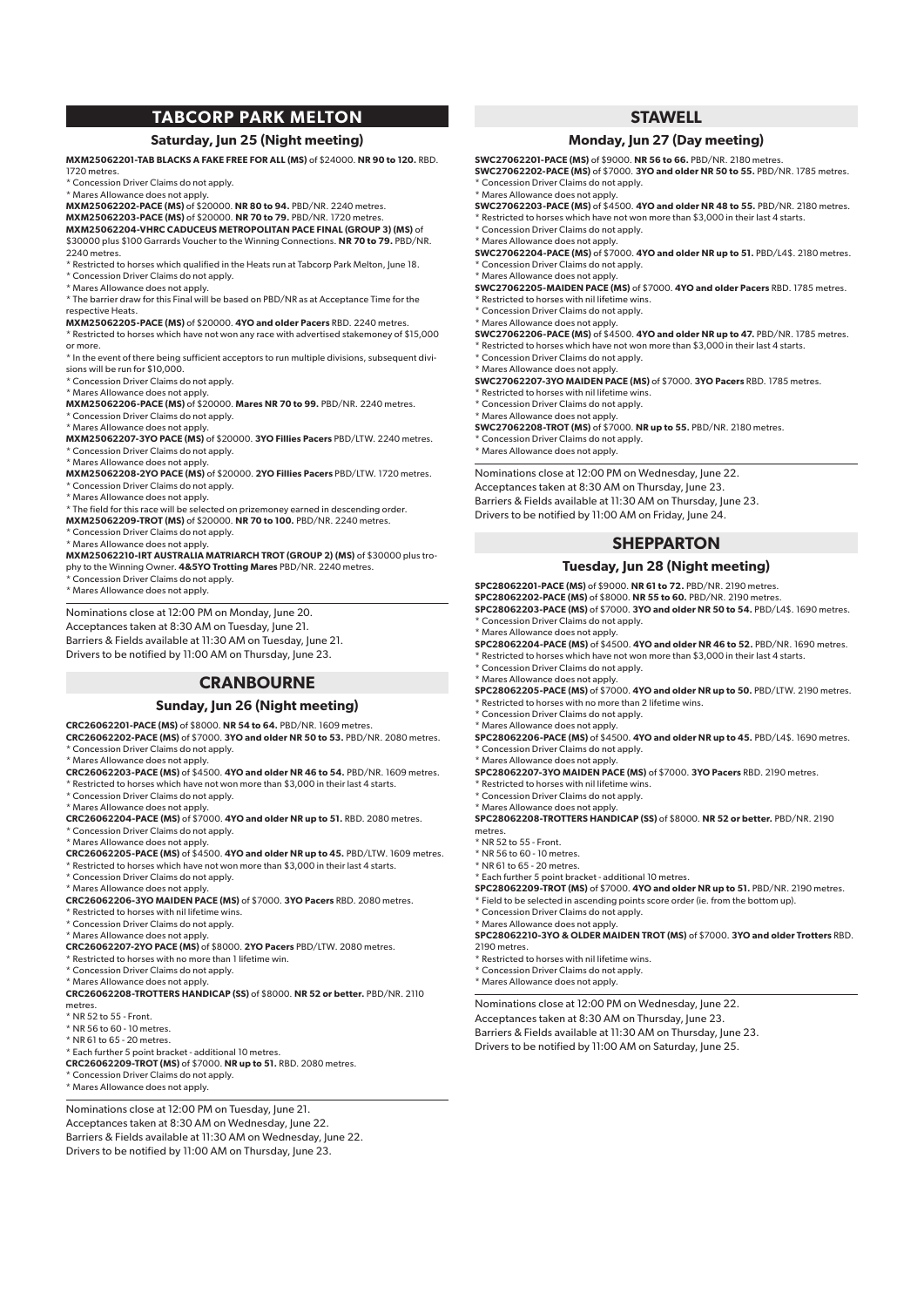# **GEELONG**

#### **Wednesday, Jun 29 (Night meeting)**

**GEC29062201-VHRC BONUSES - DON'T MISS JOINING BEFORE 30 JUNE PACE (MS)** of

\$8000. **NR 54 to 61.** PBD/NR, 2100 metre TRAINERS NOTE: Every pacers race on this VHRC-APG Super Bonus Race Series program will

provide the following bonuses. \* \$1,500 VHRC Owners' Cash Bonus and \$1,000 APG voucher - the winning horse must be

paid up for 'Horse Membership' with VHRC for season 2022 by 30 June 2022.

\* \$500 VHRC Trainers Cash Bonus and \$500 APG voucher - the winning trainer/s need to be a paid up 'Trainer Member/s' with VHRC for season 2022 by 30 June 2022 and the winning

horse must be paid up for 'Horse Membership' with VHRC for season 2022 by 30 June 2022 for trainer bonus eligibility. \* Conditions apply, please refer www.vhrc.org.au for full details.

**GEC29062202-BACCHUS MARSH FARM SUPPLIES PACING CUP FINAL (MS)** of \$10000 plus Cup to the Winning Owner donated by Bacchus Marsh Farm Supplies. **4YO and older**

**NR 51 to 54.** PBD/NR. 2100 metres.

\* Refer Tabcorp Park Melton, June 15 for details.

\* Concession Driver Claims and Mares Allowance apply for eligibility purposes only, not within the barrier draw.

\* The barrier draw for this Final will be based on PBD/NR as at Acceptance Time for the

respective Heats.

TRAINERS NOTE: Every pacers race on this VHRC-APG Super Bonus Race Series program will provide the following bonuses.

\* \$1,500 VHRC Owners' Cash Bonus and \$1,000 APG voucher - the winning horse must be<br>paid up for 'Horse Membership' with VHRC for season 2022 by 30 June 2022.<br>\* \$500 VHRC Trainers Cash Bonus and \$500 APG voucher - the winni

a paid up 'Trainer Member/s' with VHRC for season 2022 by 30 June 2022 and the winning horse must be paid up for 'Horse Membership' with VHRC for season 2022 by 30 June 2022 for trainer bonus eligibility.

\* Conditions apply, please refer www.vhrc.org.au for full details.

**GEC29062203-APG OFFERS \$2.2M IN PRIZEMONEY VICBRED PACE (MS)** of \$7000. **4YO and older NR up to 53. VicBred Eligible.** PBD/NR. 1609 metres.

\* Concession Driver Claims do not apply.

\* Mares Allowance does not apply. TRAINERS NOTE: Every pacers race on this VHRC-APG Super Bonus Race Series program will provide the following bonuses. \* \$1,500 VHRC Owners' Cash Bonus and \$1,000 APG voucher - the winning horse must be

paid up for 'Horse Membership' with VHRC for season 2022 by 30 June 2022.

\* \$500 VHRC Trainers Cash Bonus and \$500 APG voucher - the winning trainer/s need to be a paid up 'Trainer Member/s' with VHRC for season 2022 by 30 June 2022 and the winning horse must be paid up for 'Horse Membership' with VHRC for season 2022 by 30 June 2022 for trainer bonus eligibility.

## \* Conditions apply, please refer www.vhrc.org.au for full details. **GEC29062204-APG - BRINGING THE SALES & RACES TO OWNERS PACE (MS)** of \$4500. **4YO and older NR up to 43.** RBD. 2100 metres.

\* Restricted to horses which have not won more than \$3,000 in their last 4 starts.

\* Concession Driver Claims do not apply.

\* Mares Allowance does not apply.

TRAINERS NOTE: Every pacers race on this VHRC-APG Super Bonus Race Series program will provide the following bonuses.

\* \$1,500 VHRC Owners' Cash Bonus and \$1,000 APG voucher - the winning horse must be

paid up for 'Horse Membership' with VHRC for season 2022 by 30 June 2022. \* \$500 VHRC Trainers Cash Bonus and \$500 APG voucher - the winning trainer/s need to be a paid up 'Trainer Member/s' with VHRC for season 2022 by 30 June 2022 and the winning

horse must be paid up for 'Horse Membership' with VHRC for season 2022 by 30 June 2022 for trainer bonus eligibility.

# \* Conditions apply, please refer www.vhrc.org.au for full details.

**GEC29062205-APG - SERVING THE INDUSTRY FOR 32 YEARS 3YO PACE (MS)** of \$8000. **3YO Pacers** PBD/LTW. 2100 metres.

\* Restricted to horses with no more than 1 lifetime win.

\* Concession Driver Claims do not apply.

\* Mares Allowance does not apply.

TRAINERS NOTE: Every pacers race on this VHRC-APG Super Bonus Race Series program will provide the following bonuses.

\* \$1,500 VHRC Owners' Cash Bonus and \$1,000 APG voucher - the winning horse must be

paid up for 'Horse Membership' with VHRC for season 2022 by 30 June 2022. \* \$500 VHRC Trainers Cash Bonus and \$500 APG voucher - the winning trainer/s need to be a paid up 'Trainer Member/s' with VHRC for season 2022 by 30 June 2022 and the winning horse must be paid up for 'Horse Membership' with VHRC for season 2022 by 30 June 2022 for trainer bonus eligibility.

\* Conditions apply, please refer www.vhrc.org.au for full details. **GEC29062206-APG - THE INDUSTRY'S NOT FOR PROFIT SALES CO 2YO PACE (MS)** of \$8000. **2YO Pacers** PBD/LTW. 1609 metres.

\* Restricted to horses with no more than 1 lifetime win.

\* Concession Driver Claims do not apply.

\* Mares Allowance does not apply.

TRAINERS NOTE: Every pacers race on this VHRC-APG Super Bonus Race Series program will provide the following bonuses.

\* \$1,500 VHRC Owners' Cash Bonus and \$1,000 APG voucher - the winning horse must be

paid up for 'Horse Membership' with VHRC for season 2022 by 30 June 2022. \* \$500 VHRC Trainers Cash Bonus and \$500 APG voucher - the winning trainer/s need to be a paid up 'Trainer Member/s' with VHRC for season 2022 by 30 June 2022 and the winning horse must be paid up for 'Horse Membership' with VHRC for season 2022 by 30 June 2022 for trainer bonus eligibility.

\* Conditions apply, please refer www.vhrc.org.au for full details.

**GEC29062207-EXCLUSIVE HOMES BACCHUS MARSH TROTTERS CUP (MS)** of \$9000 plus Cup to the Winning Owner donated by Exclusive Homes. **NR 56 to 69.** PBD/NR. 2100 metres.

Concession Driver Claims do not apply

\* Mares Allowance does not apply.

TRAINERS NOTE: Every trotters race on this VHRC-APG Super Bonus Race Series program will

provide the following bonuses. \* \$1,500 VHRC Owners' Cash Bonus and \$1,000 APG voucher - the winning horse must be paid up for 'Horse Membership' with VHRC for season 2022 by 30 June 2022. \* \$500 VHRC Trainers Cash Bonus and \$500 APG voucher - the winning trainer/s need to be

a paid up 'Trainer Member/s' with VHRC for season 2022 by 30 June 2022 and the winning horse must be paid up for 'Horse Membership' with VHRC for season 2022 by 30 June 2022 for trainer bonus eligibility.

\* \$500 Aldebaran Park breeders voucher to an Aldebaran Park stallion for this breeding season - the winning horse must be paid up for 'Horse Membership' with VHRC for season 2022 by 30 June 2022 for trainer bonus eligibility.

\* Conditions apply, please refer www.vhrc.org.au for full details.

**GEC29062208-VHRC / ALDEBARAN PARK BENEFITING OUR MEMBERS VICBRED PLATINUM MAIDEN TROT (MS)** of \$10000. **4YO and older Trotters VicBred Eligible.** PBD/ SEX. 2100 metres.

\* Restricted to Vicbred Platinum eligible horses only with nil lifetime wins.

\* Concession Driver Claims do not apply.

\* Mares Allowance does not apply.

TRAINERS NOTE: Every trotters race on this VHRC-APG Super Bonus Race Series program will provide the following bonuses. \* \$1,500 VHRC Owners' Cash Bonus and \$1,000 APG voucher - the winning horse must be

paid up for 'Horse Membership' with VHRC for season 2022 by 30 June 2022. \* \$500 VHRC Trainers Cash Bonus and \$500 APG voucher - the winning trainer/s need to be a paid up 'Trainer Member/s' with VHRC for season 2022 by 30 June 2022 and the winning horse must be paid up for 'Horse Membership' with VHRC for season 2022 by 30 June 2022 for trainer bonus eligibility.

\* \$500 Aldebaran Park breeders voucher to an Aldebaran Park stallion for this breeding season - the winning horse must be paid up for 'Horse Membership' with VHRC for season 2022 by 30 June 2022 for trainer bonus eligibility.

\* Conditions apply, please refer www.vhrc.org.au for full details.

**GEC29062209-VHRC / ALDEBARAN PARK BENEFITING OUR MEMBERS TROT (MS)** of \$4500. **4YO and older NR up to 47.** PBD/L4\$. 2100 metres.

\* Concession Driver Claims do not apply.

\* Mares Allowance does not apply.

TRAINERS NOTE: Every trotters race on this VHRC-APG Super Bonus Race Series program will provide the following bonuses. \* \$1,500 VHRC Owners' Cash Bonus and \$1,000 APG voucher - the winning horse must be

paid up for 'Horse Membership' with VHRC for season 2022 by 30 June 2022. \* \$500 VHRC Trainers Cash Bonus and \$500 APG voucher - the winning trainer/s need to be

a paid up 'Trainer Member/s' with VHRC for season 2022 by 30 June 2022 and the winnir horse must be paid up for 'Horse Membership' with VHRC for season 2022 by 30 June 2022 for trainer bonus eligibility.

\* \$500 Aldebaran Park breeders voucher to an Aldebaran Park stallion for this breeding season - the winning horse must be paid up for 'Horse Membership' with VHRC for season 2022 by 30 June 2022 for trainer bonus eligibility.

.<br>Conditions apply, please refer www.vhrc.org.au for full details

**GEC29062210-VHRC / ALDEBARAN PARK BENEFITING OUR MEMBERS 2YO TROT (MS)** of \$8000. **2YO Trotters** PBD/LTW. 2100 metres.

\* Restricted to horses with no more than 1 lifetime win.

\* Concession Driver Claims do not apply.

\* Mares Allowance does not apply.

TRAINERS NOTE: Every trotters race on this VHRC-APG Super Bonus Race Series program will

provide the following bonuses. \* \$1,500 VHRC Owners' Cash Bonus and \$1,000 APG voucher - the winning horse must be aid up for 'Horse Membership' with VHRC for season 2022 by 30 June 2022.

\* \$500 VHRC Trainers Cash Bonus and \$500 APG voucher - the winning trainer/s need to be a paid up 'Trainer Member/s' with VHRC for season 2022 by 30 June 2022 and the winning horse must be paid up for 'Horse Membership' with VHRC for season 2022 by 30 June 2022 for trainer bonus eligibility. \* \$500 Aldebaran Park breeders voucher to an Aldebaran Park stallion for this breeding sea-

son - the winning horse must be paid up for 'Horse Membership' with VHRC for season 2022 by 30 June 2022 for trainer bonus eligibility. \* Conditions apply, please refer www.vhrc.org.au for full details.

Nominations close at 12:00 PM on Thursday, June 23. Acceptances taken at 8:30 AM on Friday, June 24. Barriers & Fields available at 11:30 AM on Friday, June 24. Drivers to be notified by 11:00 AM on Monday, June 27.